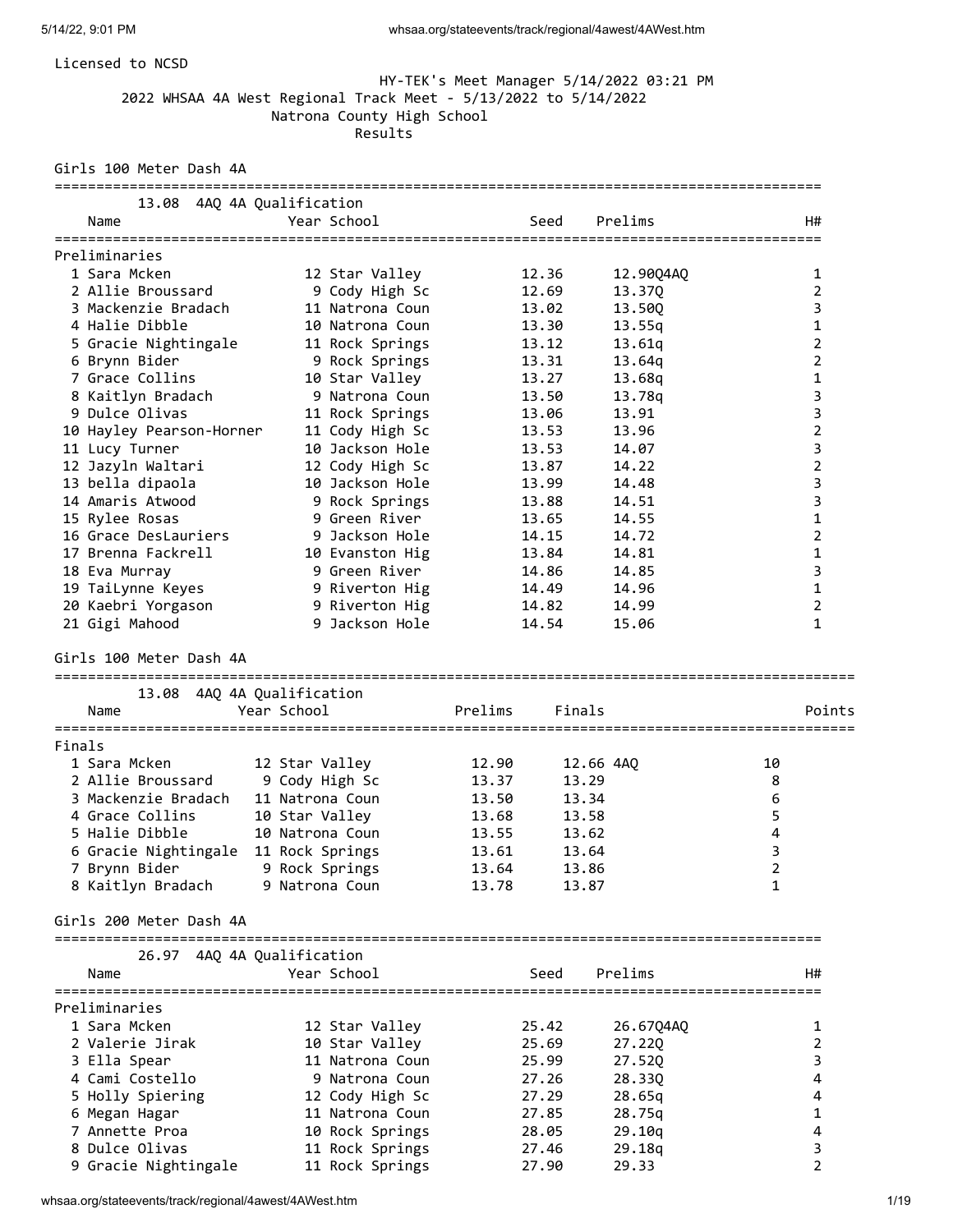|        | 5/14/22, 9:01 PM                           |                                             | whsaa.org/stateevents/track/regional/4awest/4AWest.htm |                |                                  |                |
|--------|--------------------------------------------|---------------------------------------------|--------------------------------------------------------|----------------|----------------------------------|----------------|
|        | 10 Ryann McLimore                          | 11 Natrona Coun                             | 27.59                                                  | 29.37          |                                  | $\overline{2}$ |
|        | 11 Courtney Sims                           | 11 Evanston Hig                             | 27.88                                                  | 29.39          |                                  | $\mathbf{1}$   |
|        | 12 Coaley Clifton                          | 10 Evanston Hig                             |                                                        | 29.43          |                                  | 3              |
|        | 13 Emry Hamblin                            | 10 Rock Springs                             | 28.04                                                  | 29.52          |                                  | 4              |
|        | 14 Becca Griebel                           | 10 Jackson Hole                             | 28.08                                                  | 29.74          |                                  | 3              |
|        | 15 Jazyln Waltari                          | 12 Cody High Sc                             | 28.82                                                  | 29.82          |                                  | 1              |
|        | 16 Rylee Rosas                             | 9 Green River                               | 29.14                                                  | 30.24          |                                  | 1              |
|        | 17 Victoria Gale                           | 9 Riverton Hig                              | 27.99                                                  | 30.41          |                                  | 3              |
|        | 18 bella dipaola                           | 10 Jackson Hole                             | 28.44                                                  | 30.73          |                                  | $\overline{2}$ |
|        | 19 Eva Murray<br>20 Brenna Fackrell        | 9 Green River                               | 30.61                                                  | 31.09          |                                  | 3              |
|        |                                            | 10 Evanston Hig<br>9 Green River            | 30.24<br>30.95                                         | 31.60<br>31.60 |                                  | 4<br>1         |
|        | 20 Mikayla Dockter<br>22 Grace DesLauriers | 9 Jackson Hole                              | 30.34                                                  | 31.66          |                                  | 4              |
|        | 23 TaiLynne Keyes                          | 9 Riverton Hig                              | 29.51                                                  | 32.29          |                                  | $\overline{2}$ |
|        | 24 Kaebri Yorgason                         | 9 Riverton Hig                              | 31.30                                                  | 32.32          |                                  | 1              |
|        | 25 Mayra Ayala                             | 9 Jackson Hole                              | 30.15                                                  | 32.83          |                                  | 3              |
|        | 26 Ashlynn Prettyman                       | 9 Riverton Hig                              | 30.68                                                  | 33.62          |                                  | $\overline{2}$ |
|        | 27 Madison Moffat                          | 10 Green River                              | 32.36                                                  | 33.84          |                                  | $\overline{2}$ |
|        | Girls 200 Meter Dash 4A                    |                                             |                                                        |                |                                  |                |
|        |                                            | 26.97 4AQ 4A Qualification                  |                                                        |                |                                  |                |
|        | Name                                       | Year School                                 | Prelims<br>Finals                                      |                |                                  | Points         |
|        |                                            |                                             |                                                        |                |                                  |                |
| Finals |                                            |                                             |                                                        |                |                                  |                |
|        | 1 Sara Mcken                               | 12 Star Valley                              | 26.67                                                  | 26.19 4AQ      | 10                               |                |
|        | 2 Ella Spear                               | 11 Natrona Coun                             | 27.52                                                  | 26.50 4AQ      | 8                                |                |
|        | 3 Valerie Jirak                            | 10 Star Valley                              | 27.22<br>27.06                                         |                | 6                                |                |
|        | 4 Dulce Olivas                             | 11 Rock Springs                             | 29.18<br>27.67                                         |                | 5                                |                |
|        | 5 Holly Spiering                           | 12 Cody High Sc                             | 28.65<br>27.68                                         |                | 4                                |                |
|        | 6 Megan Hagar                              | 11 Natrona Coun                             | 28.75<br>28.05                                         |                | $\overline{3}$<br>$\overline{2}$ |                |
|        | 7 Annette Proa<br>8 Cami Costello          | 10 Rock Springs<br>9 Natrona Coun           | 29.10<br>28.12<br>28.33<br>28.13                       |                | 1                                |                |
|        |                                            |                                             |                                                        |                |                                  |                |
|        | Girls 400 Meter Dash 4A                    |                                             |                                                        |                |                                  |                |
|        |                                            |                                             |                                                        |                |                                  |                |
|        | 1:01.20                                    | 4AQ 4A Qualification                        |                                                        |                |                                  |                |
|        | Name                                       | Year School                                 | Seed                                                   | Prelims        |                                  | H#             |
|        | Preliminaries                              |                                             |                                                        |                |                                  |                |
|        | 1 Ella Spear                               | 11 Natrona Coun                             | 59.49                                                  | 59.80Q4AQ      |                                  | 1              |
|        | 2 Ada Nelson                               | 10 Cody High Sc                             | 1:00.34                                                | 59.87Q4AQ      |                                  | $\overline{2}$ |
|        | 3 Jacie Chatham                            | 12 Jackson Hole                             | 1:01.57                                                | 1:01.16q4AQ    |                                  | 1              |
|        | 4 Cami Costello                            | 9 Natrona Coun                              | 1:00.59                                                | 1:01.64q       |                                  | 2              |
|        | 5 Shelyse Ellingford                       | 12 Evanston Hig                             | 1:04.07                                                | 1:01.99q       |                                  | 2              |
|        | 6 Ryann McLimore                           | 11 Natrona Coun                             | 1:02.37                                                | 1:02.72q       |                                  | 1              |
|        | 7 Talia Conrad                             | 10 Evanston Hig                             | 1:03.15                                                | 1:03.24q       |                                  | 2              |
|        | 8 Charolette Ward                          | 11 Natrona Coun                             | 1:03.33                                                | 1:04.31q       |                                  | $\overline{2}$ |
|        | 9 Annette Proa                             | 10 Rock Springs                             | 1:03.94                                                | 1:05.72        |                                  | 1              |
|        | 10 McAye Fegler                            | 11 Riverton Hig                             | 1:04.55                                                | 1:06.44        |                                  | $\overline{2}$ |
|        | 11 Emry Hamblin                            | 10 Rock Springs                             | 1:03.58                                                | 1:06.86        |                                  | 1              |
|        | 12 Amaris Atwood                           | 9 Rock Springs                              | 1:08.99                                                | 1:07.79        |                                  | 1              |
|        | 13 Cassie Tibbets                          | 11 Green River                              | 1:07.76                                                | 1:08.36        |                                  | 1              |
|        | 14 Kaylei Lionberger                       | 10 Rock Springs                             | 1:11.74                                                | 1:12.62        |                                  | $\overline{2}$ |
|        | 15 Makynzee Bagshaw                        | 9 Green River                               | 1:12.07                                                | 1:15.38        |                                  | $\overline{2}$ |
|        | Girls 400 Meter Dash 4A                    |                                             |                                                        |                |                                  |                |
|        | Name                                       | 1:01.20 4AQ 4A Qualification<br>Year School | Prelims<br>Finals                                      |                |                                  | Points         |
|        |                                            |                                             |                                                        |                |                                  |                |
| Finals |                                            |                                             |                                                        |                |                                  |                |
|        | 1 Ada Nelson                               | 10 Cody High Sc                             | 59.87                                                  | 59.22 4AQ      | 10                               |                |
|        | 2 Ella Spear                               | 11 Natrona Coun                             | 59.80                                                  | 59.55 4AQ      | 8                                |                |
|        | 3 Cami Costello                            | 9 Natrona Coun                              | 1:01.64<br>1:01.91                                     |                | 6                                |                |

whsaa.org/stateevents/track/regional/4awest/4AWest.htm 2/19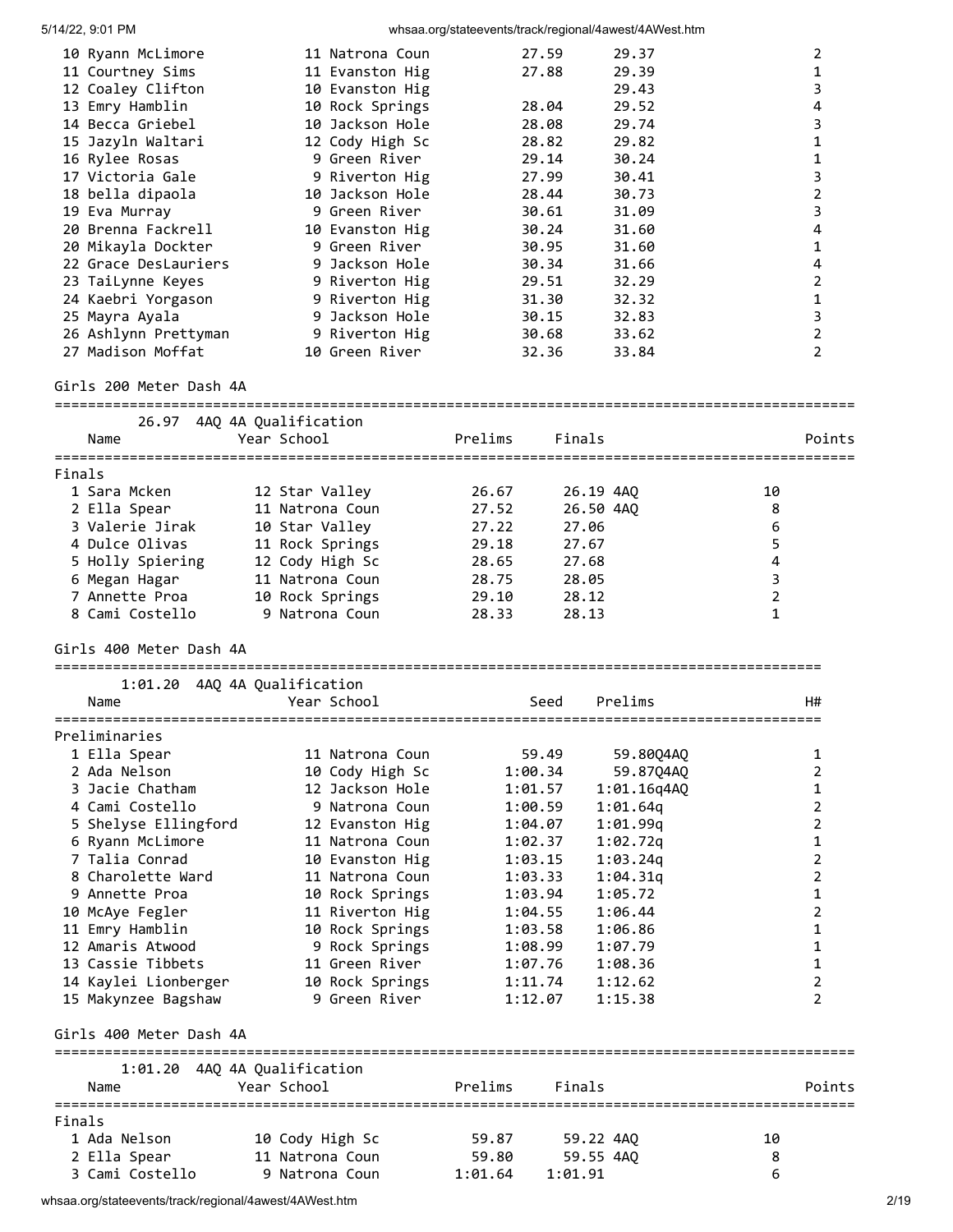| 4 Ryann McLimore     | 11 Natrona Coun | 1:02.72 | 1:02.33 | 5.            |
|----------------------|-----------------|---------|---------|---------------|
| 5 Shelyse Ellingford | 12 Evanston Hig | 1:01.99 | 1:02.76 | 4             |
| 6 Charolette Ward    | 11 Natrona Coun | 1:04.31 | 1:03.98 | २             |
| 7 Talia Conrad       | 10 Evanston Hig | 1:03.24 | 1:04.48 | $\mathcal{P}$ |
| 8 Jacie Chatham      | 12 Jackson Hole | 1:01.16 | 1:14.13 | $\mathbf{1}$  |

Girls 800 Meter Run 4A

| Name                 | 2:24.08 4AQ 4A Qualification<br>Year School | Seed    | Finals      | H# Points                        |
|----------------------|---------------------------------------------|---------|-------------|----------------------------------|
| 1 Kate Brigham       | 12 Jackson Hole                             | 2:11.99 | 2:17.09 4AO | 10<br>2                          |
| 2 Ada Nelson         | 10 Cody High Sc                             | 2:21.58 | 2:21.56 4AO | 8<br>$\overline{2}$              |
| 3 Jacie Chatham      | 12 Jackson Hole                             | 2:22.70 | 2:25.15     | 6<br>$\overline{2}$              |
| 4 Ashley Gross       | 12 Natrona Coun                             | 2:29.15 | 2:27.32     | $\overline{2}$<br>5              |
| 5 Mekenzie Clark     | 12 Cody High Sc                             | 2:27.16 | 2:28.10     | $\overline{2}$<br>4              |
| 6 Aubrielle Maes     | 10 Rock Springs                             | 2:30.51 | 2:29.39     | 3<br>$\overline{2}$              |
| 7 Aubrey Horrocks    | 11 Evanston Hig                             | 2:32.74 | 2:31.83     | $\overline{2}$<br>$\overline{2}$ |
| 8 Delilah Baedke     | 12 Natrona Coun                             | 2:33.58 | 2:32.33     | $\mathbf{1}$<br>2                |
| 9 Lillian Weiler     | 11 Star Valley                              | 2:38.68 | 2:34.82     | 1                                |
| 10 Sophia Rose       | 9 Natrona Coun                              | 2:33.39 | 2:35.34     | 2                                |
| 11 Alexis Angell     | 9 Star Valley                               | 2:39.77 | 2:35.72     | 1                                |
| 12 Elsie Pieper      | 11 Star Valley                              | 2:38.37 | 2:36.26     | 1                                |
| 13 Jade Sims         | 10 Natrona Coun                             | 2:37.82 | 2:36.79     | 1                                |
| 14 Ava Stafford      | 11 Cody High Sc                             | 2:43.19 | 2:37.15     | 1                                |
| 15 Isabelle Murdock  | 9 Green River                               | 2:32.89 | 2:37.98     | 2                                |
| 16 Talia Conrad      | 10 Evanston Hig                             | 2:33.53 | 2:40.10     | 2                                |
| 17 Jasmine Tapia     | 9 Evanston Hig                              | 2:42.45 | 2:40.56     | 1                                |
| 18 McAye Fegler      | 11 Riverton Hig                             | 2:33.15 | 2:41.16     | 2                                |
| 19 Eliza Day         | 9 Evanston Hig                              | 2:37.45 | 2:41.78     | 2                                |
| 20 Lily Murdock      | 9 Green River                               | 2:52.29 | 2:43.50     | 1                                |
| 21 Alexis Whiteplume | 10 Riverton Hig                             | 2:51.57 | 2:53.47     | 1                                |
| 22 Kiauna Shongutsie | 9 Riverton Hig                              | 2:57.50 | 2:55.38     | 1                                |
| 23 Makynzee Bagshaw  | 9 Green River                               | 3:07.01 | 2:58.13     | 1                                |
| 24 Meeka Iwen        | 9 Green River                               | 3:00.92 | 3:00.79     | 1                                |
| 25 Hadley Banks      | 11 Rock Springs                             | 3:06.93 | 3:07.08     | 1                                |

===================================================================================================

### Girls 1600 Meter Run 4A

===================================================================================================

|                       | 5:26.17 4AQ 4A Qualification      |         |         |                                    |
|-----------------------|-----------------------------------|---------|---------|------------------------------------|
| Name                  | Year School                       | Seed    | Finals  | H# Points                          |
| 1 Delilah Baedke      | 12 Natrona Coun                   | 5:29.98 | 5:27.39 | 2 10                               |
| 2 Ashley Gross        | 12 Natrona Coun                   | 5:28.77 | 5:27.96 | 8<br>$\overline{2}$                |
| 3 Taylen Stinson      | 11 Cody High Sc                   | 5:23.75 | 5:30.00 | $\overline{2}$<br>$\boldsymbol{6}$ |
| 4 Ally Wheeler        | 9 Natrona Coun                    | 5:34.48 | 5:32.92 | 2<br>5                             |
| 5 Jacie Chatham       | 12 Jackson Hole                   | 5:41.33 | 5:38.10 | $\overline{2}$<br>4                |
|                       | 6 Abby Murphy      9 Jackson Hole | 5:49.91 | 5:39.39 | $\overline{2}$<br>3                |
|                       | 7 Nichole Clark 9 Natrona Coun    | 5:44.00 | 5:41.91 | $\overline{2}$<br>$\overline{2}$   |
| 8 Aubrielle Maes      | 10 Rock Springs                   | 5:57.02 | 5:42.00 | $\overline{2}$<br>$\mathbf{1}$     |
| 9 Aubrey Horrocks     | 11 Evanston Hig                   | 5:39.33 | 5:42.95 | 2                                  |
| 10 Lillian Weiler     | 11 Star Valley                    | 5:49.73 | 5:57.53 | $\overline{2}$                     |
| 11 Alexis Angell      | 9 Star Valley                     | 6:01.15 | 6:01.38 | 1                                  |
| 12 Ava Stafford       | 11 Cody High Sc                   | 6:04.17 | 6:02.90 | 1                                  |
| 13 Eliza Day          | 9 Evanston Hig                    | 6:16.43 | 6:02.93 | 1                                  |
| 14 Kaelle Opitz       | 10 Star Valley                    | 6:02.32 | 6:03.92 | 1                                  |
| 15 Lily Murdock       | 9 Green River                     | 6:06.81 | 6:06.20 | 1                                  |
|                       | 16 Jasmine Tapia 9 Evanston Hig   | 6:22.97 | 6:06.26 | 1                                  |
| 17 Emmalee Hale       | 12 Star Valley                    | 5:42.08 | 6:08.86 | 2                                  |
| 18 Zelma Rudd         | 11 Cody High Sc                   | 6:00.70 | 6:16.82 | 1                                  |
| 19 Zaidee Smith       | 12 Jackson Hole                   | 5:56.30 | 6:23.12 | 2                                  |
|                       | 20 Meeka Iwen 50 9 Green River    | 6:29.19 | 6:28.84 | 1                                  |
| 21 Alexis Whiteplume  | 10 Riverton Hig                   | 6:29.53 | 6:34.23 | 1                                  |
| 22 Janeisa Whiteplume | 9 Riverton Hig                    | 6:30.99 | 6:42.52 | 1                                  |
| 23 Kiauna Shongutsie  | 9 Riverton Hig                    | 6:59.79 | 6:45.81 | 1                                  |

whsaa.org/stateevents/track/regional/4awest/4AWest.htm 3/19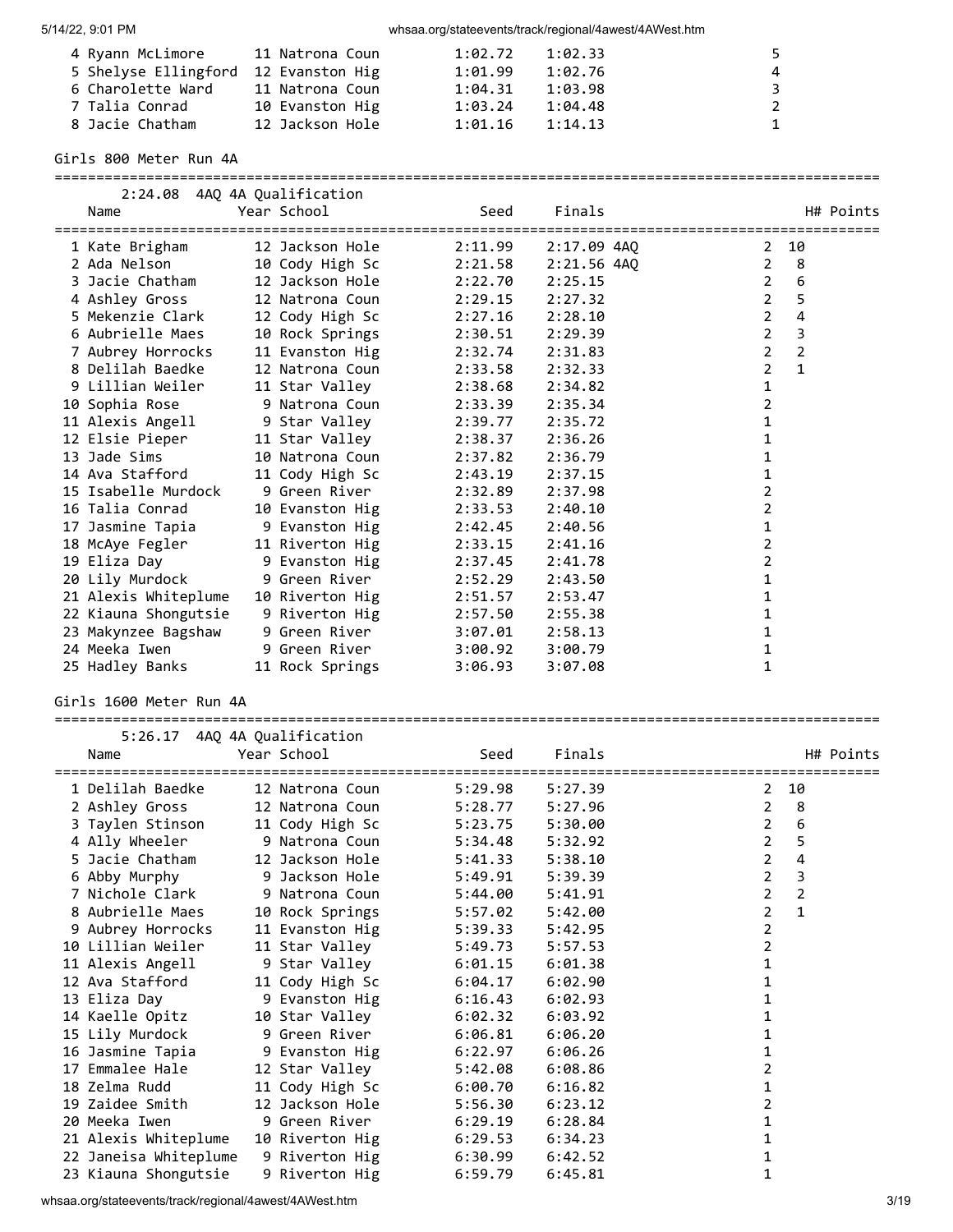whsaa.org/stateevents/track/regional/4awest/4AWest.htm

| 24 Hadley Banks  | 11 Rock Springs | 6:48.46 6:47.09     |  |
|------------------|-----------------|---------------------|--|
| 25 Mallory Sepos | 12 Evanston Hig | $6:53.72$ $6:47.16$ |  |

Girls 3200 Meter Run 4A

| 11:55.21<br>Name      | 4AO 4A Oualification<br>Year School | Seed     | Finals   | H# Points           |
|-----------------------|-------------------------------------|----------|----------|---------------------|
| 1 Delilah Baedke      | 12 Natrona Coun                     | 11:58.42 | 12:08.12 | 10<br>$\mathbf{1}$  |
| 2 Ally Wheeler        | 9 Natrona Coun                      | 11:56.59 | 12:13.20 | 8                   |
| 3 Nichole Clark       | 9 Natrona Coun                      | 12:28.48 | 12:37.03 | 1<br>6              |
| 4 Abby Murphy         | 9 Jackson Hole                      | 12:36.47 | 12:37.52 | 5<br>$\overline{2}$ |
| 5 Abby Robberson      | 11 Natrona Coun                     | 12:32.23 | 12:47.30 | 4                   |
| 6 Emmalee Hale        | 12 Star Valley                      | 12:45.70 | 12:49.03 | 3<br>1              |
| 7 Kaelle Opitz        | 10 Star Valley                      | 13:03.27 | 13:06.61 | $\overline{2}$      |
| 8 Kaia Barkdull       | 11 Star Valley                      | 12:54.20 | 13:09.71 | 1                   |
| 9 Zaidee Smith        | 12 Jackson Hole                     | 13:11.35 | 13:20.64 |                     |
| 10 Zelma Rudd         | 11 Cody High Sc                     | 13:57.38 | 13:44.51 |                     |
| 11 Janeisa Whiteplume | 9 Riverton Hig                      | 15:14.15 | 14:44.76 |                     |
| 12 Sarah Tallerico    | 12 Jackson Hole                     |          | 14:54.35 |                     |

Girls 100 Meter Hurdles 4A

| 16.96                                          | 4AQ 4A Qualification |         |           |                                    |                |
|------------------------------------------------|----------------------|---------|-----------|------------------------------------|----------------|
| Name<br>=====================                  | Year School          |         | Seed      | Prelims                            | H#             |
| Preliminaries                                  |                      |         |           |                                    |                |
| 1 Stacia Barker                                | 12 Evanston Hig      |         | 15.33     | 15.89Q4AQ                          | 1              |
| 2 Ava Morgan                                   | 11 Star Valley       |         | 16.00     | 16.10Q4AQ                          | $\overline{2}$ |
| 3 Mia Barker                                   | 12 Evanston Hig      |         | 16.84     | 16.73Q4AQ                          | 3              |
| 4 Lillian Munoz                                | 12 Green River       |         | 16.76     | 17.03a                             | 3              |
| 5 Dakota Casey                                 | 9 Natrona Coun       |         | 17.56     | 17.34q                             | 3              |
| 6 Callie Shelton                               | 10 Cody High Sc      |         | 17.01     | 17.37q                             | $\overline{2}$ |
| 7 Brooklynn Colling                            | 12 Natrona Coun      |         | 17.42     | 17.42q                             | $\overline{2}$ |
| 8 Iliana Taulealea                             | 11 Natrona Coun      |         | 17.23     | 17.65q                             | $\mathbf 1$    |
| 9 Karley Callahan                              | 10 Rock Springs      |         | 17.88     | 18.13                              | 3              |
| 10 Presley Nacey                               | 10 Rock Springs      |         | 17.23     | 18.32                              | 1              |
| 11 Camilla Porter                              | 9 Natrona Coun       |         | 18.59     | 18.45                              | $\overline{2}$ |
| 12 Isabel Taylor                               | 10 Cody High Sc      |         | 18.47     | 18.91                              | 1              |
| 13 Kambree Johnson                             | 9 Star Valley        |         | 18.96     | 19.07                              | $\mathbf{1}$   |
| 14 Coaley Clifton                              | 10 Evanston Hig      |         | 18.14     | 19.18                              | $\overline{2}$ |
| 15 Gracie Olheiser                             | 11 Riverton Hig      |         | 18.78     | 19.33                              | 3              |
| 16 Samantha Ablard                             | 9 Riverton Hig       |         | 18.94     | 19.38                              | $\overline{2}$ |
| 17 Yara Probst                                 | 12 Riverton Hig      |         | 18.85     | 19.81                              | 3              |
| 18 Ashlynn Prettyman                           | 9 Riverton Hig       |         | 19.99     | 19.94                              | $\mathbf{1}$   |
| Girls 100 Meter Hurdles 4A                     |                      |         |           |                                    |                |
| 16.96                                          | 4AQ 4A Qualification |         |           |                                    |                |
| Name                                           | Year School          | Prelims | Finals    |                                    | Points         |
| Finals                                         |                      |         |           |                                    |                |
| 1 Stacia Barker                                | 12 Evanston Hig      | 15.89   | 15.62 4AQ |                                    | 10             |
| 2 Ava Morgan                                   | 11 Star Valley       | 16.10   | 15.99 4AQ |                                    | 8              |
| 3 Mia Barker                                   | 12 Evanston Hig      | 16.73   | 16.56 4AQ |                                    | 6              |
| 4 Lillian Munoz                                | 12 Green River       | 17.03   | 17.05     |                                    | 5              |
| 5 Callie Shelton                               | 10 Cody High Sc      | 17.37   | 17.08     |                                    | 4              |
| 6 Iliana Taulealea                             | 11 Natrona Coun      | 17.65   | 17.38     |                                    | 3              |
| 7 Brooklynn Colling                            | 12 Natrona Coun      | 17.42   | 17.77     |                                    | $\overline{2}$ |
| -- Dakota Casey                                | 9 Natrona Coun       | 17.34   | DQ        |                                    |                |
| Girls 300 Meter Hurdles 4A                     |                      |         |           |                                    |                |
| =====================================<br>48.56 | 4AO 4A Oualification |         |           | ================================== |                |

Name The Year School Seed Prelims H#

whsaa.org/stateevents/track/regional/4awest/4AWest.htm 4/19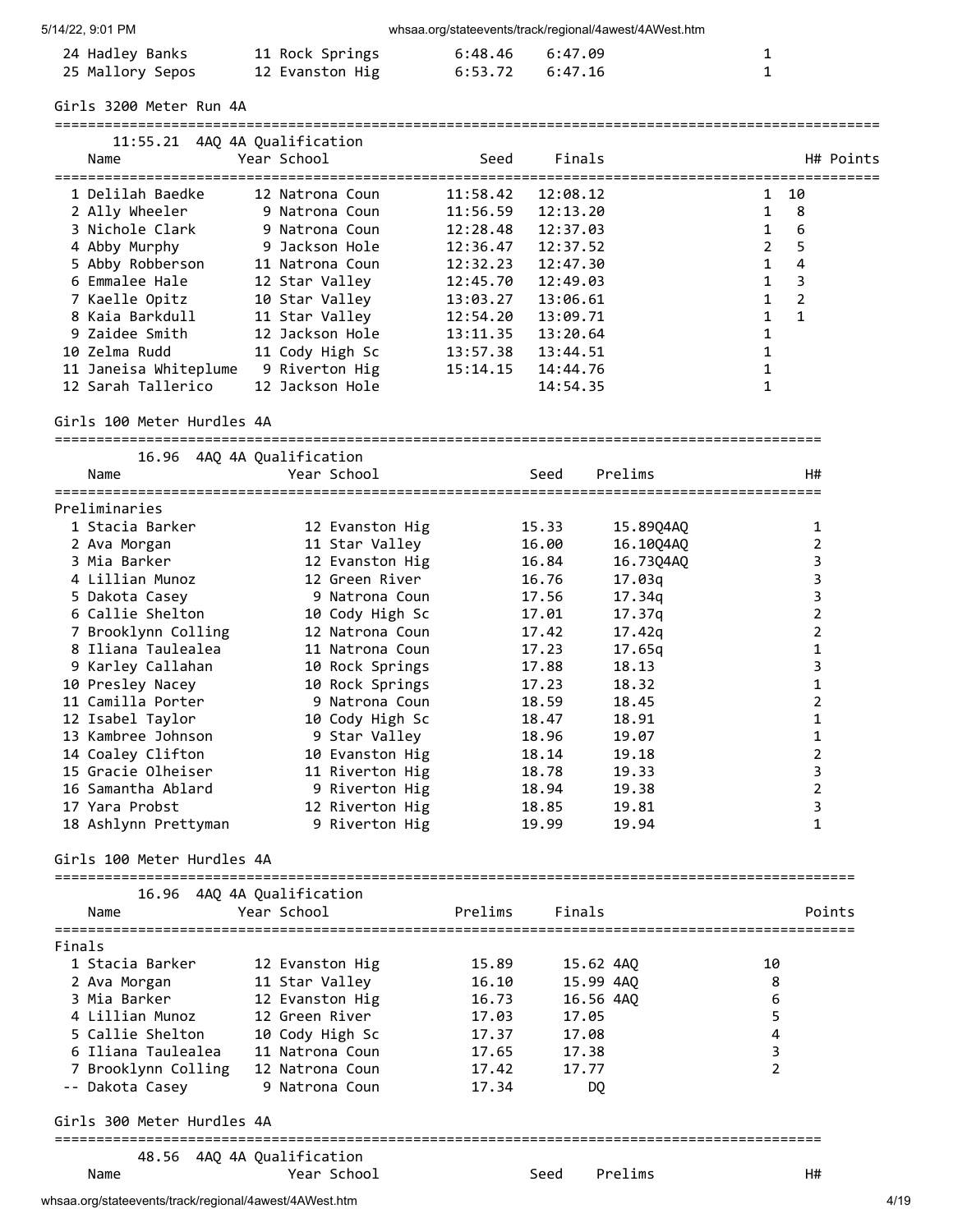|        |                              |                            |                          |           |         | ================================== |                |
|--------|------------------------------|----------------------------|--------------------------|-----------|---------|------------------------------------|----------------|
|        | Preliminaries                |                            |                          |           |         |                                    |                |
|        | 1 Mia Barker                 | 12 Evanston Hig            |                          | 48.25     | 48.87Q  |                                    | 3              |
|        | 2 Lillian Munoz              | 12 Green River             |                          | 47.26     | 49.99Q  |                                    | 1              |
|        | 3 Kammi Merritt              | 10 Star Valley             |                          | 48.13     | 50.34Q  |                                    | $\overline{2}$ |
|        | 4 Stacia Barker              | 12 Evanston Hig            |                          | 48.95     | 50.82q  |                                    | 3              |
|        | 5 Madison Murdock            | 10 Green River             |                          | 50.42     | 51.64q  |                                    | $\overline{2}$ |
|        | 6 Presley Nacey              | 10 Rock Springs            |                          | 51.58     | 52.20q  |                                    | 1              |
|        | 7 Samantha Ablard            | 9 Riverton Hig             |                          | 51.91     | 52.76q  |                                    | 2              |
|        | 8 Karley Callahan            | 10 Rock Springs            |                          | 52.64     | 53.23q  |                                    | $\overline{2}$ |
|        | 9 Brooklynn Colling          | 12 Natrona Coun            |                          | 52.52     | 53.47   |                                    | 3              |
|        | 10 Dakota Casey              | 9 Natrona Coun             |                          | 53.67     | 54.00   |                                    | $\overline{2}$ |
|        | 11 Isabel Taylor             | 10 Cody High Sc            |                          | 51.74     | 54.40   |                                    | 1              |
|        | 12 Hailee Schilling          | 9 Natrona Coun             |                          | 53.12     | 56.02   |                                    | 1              |
|        | 13 Camilla Porter            | 9 Natrona Coun             |                          | 53.14     | 56.31   |                                    | 1              |
|        | 14 Yara Probst               | 12 Riverton Hig            |                          | 52.11     | 56.50   |                                    | 3              |
|        | 15 Kambree Johnson           | 9 Star Valley              |                          | 56.70     | 57.01   |                                    | $\overline{2}$ |
|        | 16 Gracie Olheiser           | 11 Riverton Hig            |                          | 56.08     | 58.01   |                                    | 3              |
|        | 17 Ashlynn Prettyman         | 9 Riverton Hig             |                          | 56.17     | 58.22   |                                    | 3              |
|        | 18 Madison Moffat            | 10 Green River             |                          | 58.72     | 1:01.31 |                                    | $\mathbf{1}$   |
|        | 19 Autumn Casey              | 11 Green River             | 1:00.83                  |           | 1:02.31 |                                    | $\mathbf{1}$   |
|        | Girls 300 Meter Hurdles 4A   |                            |                          |           |         |                                    |                |
|        |                              |                            |                          |           |         |                                    |                |
|        |                              | 48.56 4AQ 4A Qualification |                          |           |         |                                    |                |
|        | Name                         | Year School                | Prelims                  | Finals    |         |                                    | Points         |
|        |                              |                            |                          |           |         |                                    |                |
| Finals |                              |                            |                          |           |         |                                    |                |
|        | 1 Lillian Munoz              | 12 Green River             | 49.99                    | 47.65 4AQ |         | 10                                 |                |
|        | 2 Mia Barker                 | 12 Evanston Hig            | 48.87                    | 48.15 4AQ |         | 8                                  |                |
|        | 3 Kammi Merritt              | 10 Star Valley             | 50.34                    | 49.79     |         | 6                                  |                |
|        | 4 Presley Nacey              | 10 Rock Springs            | 52.20                    | 50.49     |         | 5                                  |                |
|        | 5 Stacia Barker              | 12 Evanston Hig            | 50.82                    | 50.90     |         | 4                                  |                |
|        | 6 Madison Murdock            | 10 Green River             | 51.64                    | 51.32     |         | 3                                  |                |
|        | 7 Samantha Ablard            | 9 Riverton Hig             | 52.76                    | 51.84     |         | $\mathbf 2$                        |                |
|        | 8 Karley Callahan            | 10 Rock Springs            | 53.23                    | 52.85     |         | $\mathbf{1}$                       |                |
|        | Girls 4x100 Meter Relay 4A   |                            |                          |           |         |                                    |                |
|        |                              |                            |                          |           |         |                                    |                |
|        |                              | 51.54 4AQ 4A Qualification |                          |           |         |                                    |                |
|        | School                       |                            | Seed                     | Finals    |         |                                    | Points         |
|        | 1 Star Valley High School    |                            | 49.86                    | 50.30 4AQ |         | 10                                 |                |
|        | 1) Valerie Jirak 10          |                            | 2) Sara Mcken 12         |           |         |                                    |                |
|        | 3) Kammi Merritt 10          |                            | 4) Avery Hanberg 11      |           |         |                                    |                |
|        | 2 Rock Springs High School   |                            | 52.25                    | 51.62     |         | 8                                  |                |
|        | 1) Brynn Bider 9             |                            | 2) Dulce Olivas 11       |           |         |                                    |                |
|        | 3) Gracie Nightingale 11     |                            | 4) Annette Proa 10       |           |         |                                    |                |
|        | 3 Natrona County High School |                            | 50.59                    | 52.19     |         | 6                                  |                |
|        | 1) Kaitlyn Bradach 9         |                            | 2) Mackenzie Bradach 11  |           |         |                                    |                |
|        | 3) Halie Dibble 10           |                            | 4) Tamryn Blom 12        |           |         |                                    |                |
|        | 4 Evanston High School       |                            | 52.34                    | 52.79     |         | 5                                  |                |
|        | 1) Brenna Fackrell 10        |                            | 2) Coaley Clifton 10     |           |         |                                    |                |
|        | 3) Courtney Sims 11          |                            | 4) Shelyse Ellingford 12 |           |         |                                    |                |
|        | 5 Cody High School           |                            | 52.26                    | 54.08     |         | 4                                  |                |
|        | 1) Allie Broussard 9         |                            | 2) Jazyln Waltari 12     |           |         |                                    |                |
|        | 3) Hayley Pearson-Horner 11  |                            | 4) Callie Shelton 10     |           |         |                                    |                |
|        | 6 Jackson Hole High School   |                            | 59.02                    | 54.37     |         | 3                                  |                |
|        | 1) Becca Griebel 10          |                            | 2) mia fishman 12        |           |         |                                    |                |
|        | 3) Lucy Turner 10            |                            | 4) Rachel Noyce 12       |           |         |                                    |                |
|        | 7 Riverton High School       |                            | 53.75                    | 55.63     |         | 2                                  |                |
|        | 1) TaiLynne Keyes 9          |                            | 2) Yara Probst 12        |           |         |                                    |                |
|        | 3) McAye Fegler 11           |                            | 4) Victoria Gale 9       |           |         |                                    |                |
|        |                              |                            |                          |           |         |                                    |                |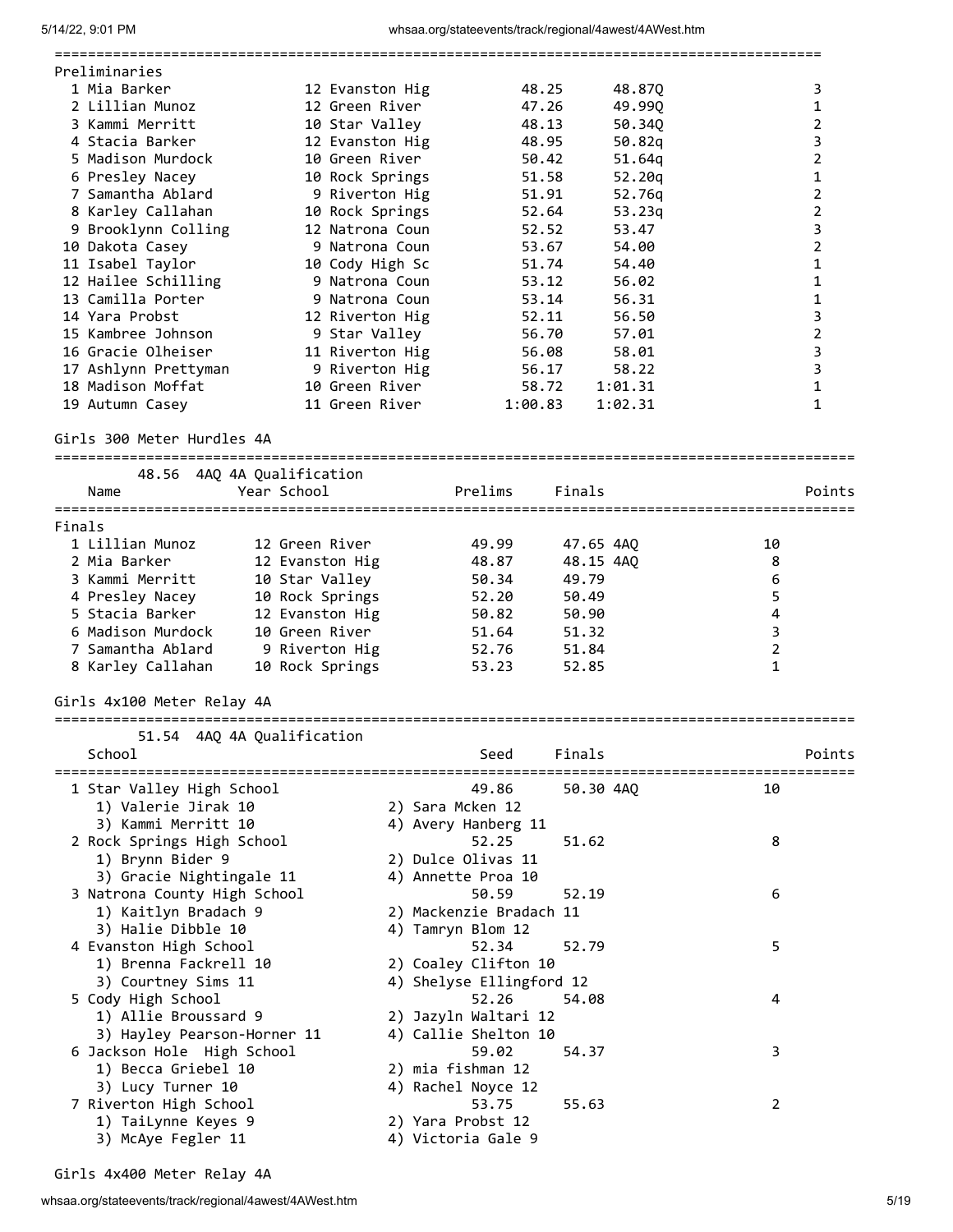| 4:14.62 4AQ 4A Qualification                                |                                           |                |
|-------------------------------------------------------------|-------------------------------------------|----------------|
| School                                                      | Finals<br>Seed                            | Points         |
|                                                             |                                           |                |
| 1 Natrona County High School                                | 4:08.08 4AQ<br>4:14.15                    | 10             |
| 1) Ryann McLimore 11<br>3) Cami Costello 9                  | 2) Charolette Ward 11<br>4) Ella Spear 11 |                |
| 2 Evanston High School                                      | 4:18.04<br>4:10.29 4AQ                    | 8              |
| 1) Courtney Sims 11                                         | 2) Talia Conrad 10                        |                |
| 3) Mia Barker 12                                            | 4) Shelyse Ellingford 12                  |                |
| 3 Star Valley High School                                   | 4:15.50<br>$4:10.64$ $4AQ$                | 6              |
| 1) Sara Mcken 12                                            | 2) Avery Hanberg 11                       |                |
| 3) Kammi Merritt 10                                         | 4) Ava Morgan 11                          |                |
| 4 Cody High School                                          | 4:09.50<br>4:12.90 4AQ                    | 5              |
| 1) Mekenzie Clark 12<br>3) Taylen Stinson 11                | 2) Holly Spiering 12<br>4) Ada Nelson 10  |                |
| 5 Rock Springs High School                                  | 4:22.67<br>4:17.50                        | 4              |
| 1) Annette Proa 10                                          | 2) Brynn Bider 9                          |                |
| 3) Aubrielle Maes 10                                        | 4) Emry Hamblin 10                        |                |
| 6 Green River High School                                   | 4:19.96<br>4:20.86                        | 3              |
| 1) Kaelea Gibson 12                                         | 2) Lillian Munoz 12                       |                |
| 3) Cassie Tibbets 11                                        | 4) Isabelle Murdock 9                     |                |
| 7 Riverton High School                                      | 4:35.52<br>4:23.41                        | $\overline{2}$ |
| 1) McAye Fegler 11                                          | 2) Ciarah Hall 12                         |                |
| 3) Ashlynn Prettyman 9                                      | 4) Victoria Gale 9<br>4:46.67             | $\mathbf{1}$   |
| 8 Jackson Hole High School<br>1) Abby Murphy 9              | 2) Sarah Tallerico 12                     |                |
| 3) courtney noyce 9                                         | 4) Micah Pfeiffer 9                       |                |
|                                                             |                                           |                |
| Girls 4x800 Meter Relay 4A                                  |                                           |                |
|                                                             |                                           |                |
| 10:21.11 4AQ 4A Qualification<br>School                     | Finals<br>Seed                            | Points         |
|                                                             |                                           |                |
| 1 Cody High School                                          | 9:53.53<br>$9:51.18$ $4AQ$                | 10             |
| 1) Mekenzie Clark 12                                        | 2) Taylen Stinson 11                      |                |
| 3) Ava Stafford 11                                          | 4) Ada Nelson 10                          |                |
| 2 Natrona County High School                                | 10:14.51<br>10:05.96 4AQ                  | 8              |
| 1) Nichole Clark 9                                          | 2) Delilah Baedke 12                      |                |
| 3) Ashley Gross 12<br>3 Jackson Hole High School            | 4) Sophia Rose 9<br>10:14.76 4AQ          | 6              |
| 1) Kate Brigham 12                                          | 2) Jacie Chatham 12                       |                |
| 3) Sarah Tallerico 12                                       | 4) Zaidee Smith 12                        |                |
| 4 Evanston High School                                      | 10:22.52<br>10:16.10 4AQ                  | 5              |
| 1) Talia Conrad 10                                          | 2) Eliza Day 9                            |                |
| 3) Jasmine Tapia 9                                          | 4) Aubrey Horrocks 11                     |                |
| 5 Star Valley High School                                   | 10:48.87<br>10:30.57                      | 4              |
| 1) Lillian Weiler 11                                        | 2) Alexis Angell 9                        |                |
| 3) Emmalee Hale 12                                          | 4) Elsie Pieper 11<br>11:04.80            |                |
| 6 Green River High School<br>1) Meeka Iwen 9                | 11:01.38<br>2) Madison Murdock 10         | 3              |
| 3) Lily Murdock 9                                           | 4) Cassie Tibbets 11                      |                |
| 7 Riverton High School                                      | 11:58.37                                  | 2              |
| 1) Alexis Whiteplume 10                                     | 2) Aubree Jevne 11                        |                |
| 3) Janeisa Whiteplume 9                                     | 4) Kiauna Shongutsie 9                    |                |
|                                                             |                                           |                |
| Girls 1600 Sprint Medley 4A                                 |                                           |                |
| ===========================<br>4:29.57 4AQ 4A Qualification |                                           |                |
| School                                                      | Finals<br>Seed                            | Points         |
|                                                             |                                           |                |
| 1 Jackson Hole High School                                  | 4:20.82 4AQ                               | 10             |
| 1) Becca Griebel 10                                         | 2) bella dipaola 10                       |                |
| 3) Lucy Turner 10                                           | 4) Kate Brigham 12                        |                |
| 2 Cody High School                                          | 4:19.52<br>4:27.19 4AQ                    | 8              |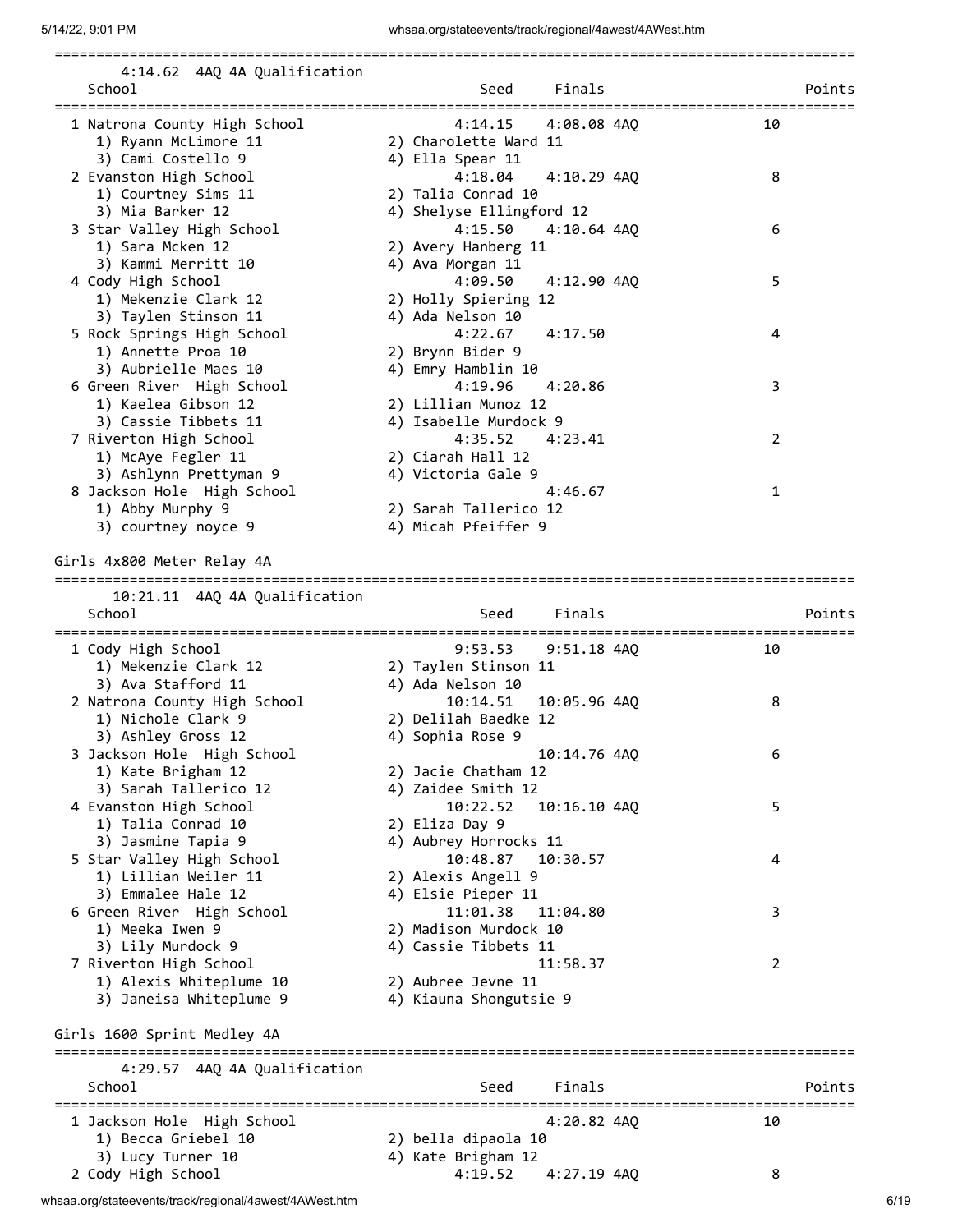| 1) Allie Broussard 9<br>3) Taylen Stinson 11 | 2) Holly Spiering 12<br>4) Mekenzie Clark 12 |               |
|----------------------------------------------|----------------------------------------------|---------------|
| 3 Rock Springs High School                   | $4:29.07$ $4:31.90$                          | 6             |
| 1) Gracie Nightingale 11                     | 2) Dulce Olivas 11                           |               |
| 3) Emry Hamblin 10                           | 4) Aubrielle Maes 10                         |               |
| 4 Evanston High School                       | 4:45.50 4:31.97                              | 5             |
| 1) Coaley Clifton 10                         | 2) Courtney Sims 11                          |               |
| 3) Stacia Barker 12                          | 4) Aubrey Horrocks 11                        |               |
| 5 Natrona County High School                 | $4:24.38$ $4:35.31$                          | 4             |
| 1) Megan Hagar 11                            | 2) Tamryn Blom 12                            |               |
| 3) Kelsey Anderson 11                        | 4) Ally Wheeler 9                            |               |
| 6 Star Valley High School                    | 4:34.35 4:35.47                              | 3             |
| 1) Avery Hanberg 11                          | 2) Grace Collins 10                          |               |
| 3) Kammi Merritt 10                          | 4) Lillian Weiler 11                         |               |
| 7 Green River High School                    | 4:30.90 4:37.80                              | $\mathcal{P}$ |
| 1) Kaelea Gibson 12                          | 2) Rylee Rosas 9                             |               |
| 3) Lillian Munoz 12                          | 4) Isabelle Murdock 9                        |               |
| 8 Riverton High School                       | 4:38.31 5:03.78                              |               |
| 1) Victoria Gale 9                           | 2) Ciarah Hall 12                            |               |
| 3) Samantha Ablard 9                         | 4) Alexis Whiteplume 10                      |               |
|                                              |                                              |               |

Girls High Jump 4A

================================================================================================ 5-02.00 4AQ 4A Qualification Name Year School Seed Finals Points ================================================================================================ 1 Kaelea Gibson 12 Green River 5-04.00 5-04.00 4AQ 10 2 Stacia Barker 12 Evanston Hig 5-06.00 5-02.00 4AQ 8 3 Micah Pfeiffer 9 Jackson Hole 4-11.00 5-00.00 6

| S MICAN PTEITTEN.    | A JACKSON HOTE  | 4-11.00     | שש.שש-כ     | O |
|----------------------|-----------------|-------------|-------------|---|
| 4 Rachel Noyce       | 12 Jackson Hole | 5-02.00     | $5 - 00.00$ | 5 |
| 5 Lake Harrison      | 12 Cody High Sc | 4-09.00     | 4-10.00     | 4 |
| 6 Autumn Casey       | 11 Green River  | 4-11.00     | 4-08.00     | 3 |
| 7 Mikayla Dockter    | 9 Green River   | $4 - 10.00$ | 4-08.00     | 2 |
| 8 Grace Collins      | 10 Star Valley  | 4-08.00     | 4-06.00     | 1 |
| 9 Jade Ridgway       | 11 Jackson Hole | 4-08.00     | 4-06.00     |   |
| 9 Torrie White       | 9 Star Valley   | 4-08.00     | 4-06.00     |   |
| 11 Iliana Taulealea  | 11 Natrona Coun | 4-08.00     | 4-06.00     |   |
| 12 courtney noyce    | 9 Jackson Hole  | 4-06.00     | 4-04.00     |   |
| 13 Celeste Swensen   | 9 Evanston Hig  | 4-04.00     | 4-04.00     |   |
| 13 Madison Moffat    | 10 Green River  | 4-08.00     | 4-04.00     |   |
| 13 Rainey Powell     | 9 Cody High Sc  | 4-07.00     | 4-04.00     |   |
| -- Nicole Klosterman | 12 Natrona Coun | 4-04.00     | <b>NH</b>   |   |
| -- Ashlyn Plemel     | 9 Rock Springs  | 4-06.00     | NH.         |   |
|                      |                 |             |             |   |

Girls Pole Vault 4A

| 9-08.00 4AQ 4A Qualification |                 |             |              |                |
|------------------------------|-----------------|-------------|--------------|----------------|
| Name                         | Year School     | Seed        | Finals       | Points         |
| 1 Shelyse Ellingford         | 12 Evanston Hig | 11-06.00    | 10-06.00 4AQ | 10             |
| 2 Erin Weibel                | 12 Natrona Coun | 10-07.00    | 10-00.00 4AO | 8              |
| 3 Emileigh Dalton            | 11 Cody High Sc | 9-06.00     | $9 - 06.00$  | 6              |
| 4 Ava Andrews                | 10 Rock Springs | $9 - 00.00$ | $9 - 06.00$  | 5              |
| 5 Hailey Holeman             | 10 Cody High Sc | 10-01.00    | $9 - 06.00$  | 4              |
| 6 Iliana Taulealea           | 11 Natrona Coun | $9 - 00.00$ | $9 - 00.00$  | 3              |
| 7 Alysha Benbo               | 11 Natrona Coun | 8-08.00     | $9 - 00.00$  | $\overline{2}$ |
| 8 Mikayla Dockter            | 9 Green River   | $8 - 02.00$ | $8 - 06.00$  |                |
| 9 Ashley Gross               | 12 Natrona Coun | 8-00.00     | $8 - 06.00$  |                |
| 10 Mia Barker                | 12 Evanston Hig | $8 - 06.00$ | $8 - 06.00$  |                |
| 11 Madison Moffat            | 10 Green River  | 8-08.00     | $8 - 06.00$  |                |
| 12 Kambree Johnson           | 9 Star Valley   | $8 - 06.00$ | $8 - 00.00$  |                |
| 13 Addison Asay              | 9 Evanston Hig  | 8-00.00     | $8 - 00.00$  |                |
| 14 Ellie Asav                | 11 Evanston Hig | 8-02.00     | $8 - 00.00$  |                |
| 15 Cassie Tibbets            | 11 Green River  | 7-02.00     | 7-00.00      |                |
| -- Kaebri Yorgason           | 9 Riverton Hig  | $6 - 06.00$ | NΗ           |                |

whsaa.org/stateevents/track/regional/4awest/4AWest.htm 7/19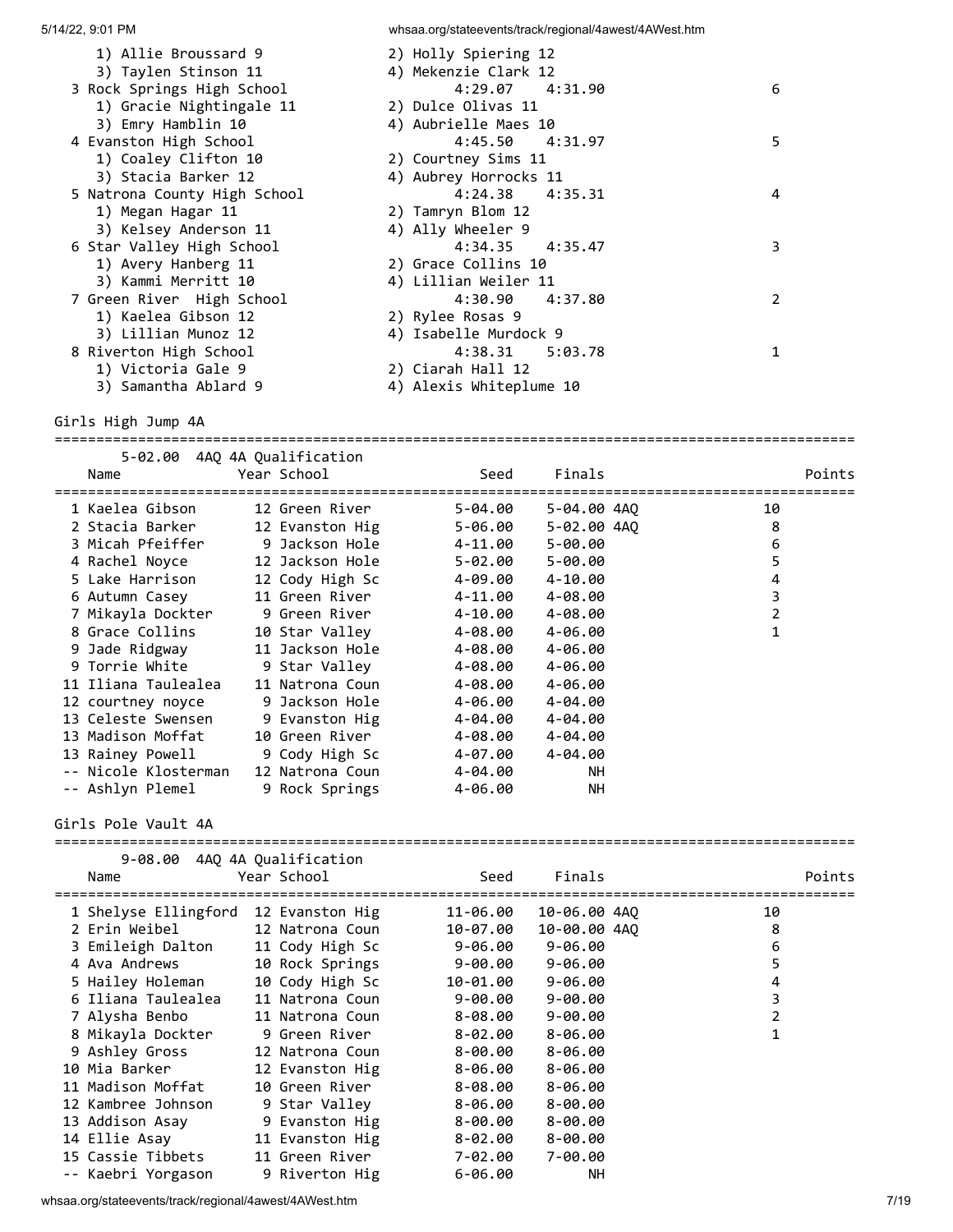| -- Colette Danby    | 9 Jackson Hole  | 6-00.00 | ΝH |
|---------------------|-----------------|---------|----|
| -- Autumn Casey     | 11 Green River  | 7-00.00 | ΝH |
| -- Cheyenna Johnson | 9 Rock Springs  | 6-06.00 | NН |
| -- Arielle D'arge   | 11 Jackson Hole | 7-00.00 | NН |

Girls Long Jump 4A

| 16-10.00<br>Name<br>================                          | 4AQ 4A Qualification<br>Year School | Seed         | Finals       |                | H# Points      |
|---------------------------------------------------------------|-------------------------------------|--------------|--------------|----------------|----------------|
| 1 Brynn Bider                                                 | 9 Rock Springs                      | 17-04.50     | 17-10.00 4AQ | 3              | 10             |
| 2 Mackenzie Bradach                                           | 11 Natrona Coun                     | 17-11.50     | 17-06.50 4AQ | 3              | 8              |
| 3 Tamryn Blom                                                 | 12 Natrona Coun                     | 15-09.00     | $16 - 06.25$ | $\overline{2}$ | 6              |
| 4 Holly Spiering                                              | 12 Cody High Sc                     | 16-09.00     | $15 - 11.75$ | 3              | 5              |
| 5 Hayley Pearson-Hor                                          | 11 Cody High Sc                     | 16-08.25     | 15-11.50     | 3              | 4              |
| 6 Jade Ridgway                                                | 11 Jackson Hole                     | 14-08.00     | 15-11.50     | 1              | 3              |
| 7 Avery Hanberg                                               | 11 Star Valley                      | 15-11.00     | 15-08.50     | 3              | $\overline{2}$ |
| 8 Lucy Turner                                                 | 10 Jackson Hole                     | 15-02.50     | 15-07.00     | 2              | $\mathbf{1}$   |
| 9 Allie Broussard                                             | 9 Cody High Sc                      | 16-00.50     | 15-06.25     | 3              |                |
| 10 Megan Hagar                                                | 11 Natrona Coun                     | 15-11.50     | 15-03.50     | 3              |                |
| 11 Becca Griebel                                              | 10 Jackson Hole                     | 15-00.50     | 15-03.00     | 2              |                |
| 12 Ciarah Hall                                                | 12 Riverton Hig                     | 15-02.50     | 15-01.25     | 2              |                |
| 13 Nakita Casher                                              | 9 Natrona Coun                      | 15-10.50     | 15-01.00     | 3              |                |
| 14 Lauren Green                                               | 9 Star Valley                       | 14-09.25     | 14-04.00     | 2              |                |
| 15 shilah may                                                 | 12 Jackson Hole                     | 14-09.75     | 14-03.75     | 2              |                |
| 16 Kalli Fackrell                                             | 10 Evanston Hig                     | 13-10.50     | 14-03.00     | 1              |                |
|                                                               |                                     |              |              |                |                |
| 17 Brenna Fackrell                                            | 10 Evanston Hig                     | 15-00.00     | 14-02.00     | 2              |                |
| 17 Rainey Powell                                              | 9 Cody High Sc                      | 13-09.75     | 14-02.00     | 1              |                |
| 19 Gabryella Bates                                            | 9 Rock Springs                      | 14-00.00     | 13-10.50     | 1              |                |
| 20 Addison Asay                                               | 9 Evanston Hig                      | 13-10.50     | 13-09.50     | 1              |                |
| 21 Kaylei Lionberger                                          | 10 Rock Springs                     | 14-07.25     | 13-06.50     | 1              |                |
| 22 Rylee Rosas                                                | 9 Green River                       | 15-00.75     | 13-04.75     | 2              |                |
| 23 Kambree Johnson                                            | 9 Star Valley                       | 14-00.00     | 11-03.00     | 1              |                |
| -- Amaris Atwood                                              | 9 Rock Springs                      | 13-04.00     | ND.          | 1              |                |
| Girls Triple Jump 4A<br>35-01.00 4AQ 4A Qualification<br>Name | Year School                         | Seed         | Finals       |                | H# Points      |
|                                                               |                                     |              |              |                |                |
| 1 Mackenzie Bradach                                           | 11 Natrona Coun                     | 36-07.50     | 36-02.25 4AQ | 3              | 10             |
| 2 Erin Weibel                                                 | 12 Natrona Coun                     | $33 - 10.50$ | 35-08.50 4AQ | 3              | 8              |
| 3 Ava Morgan                                                  | 11 Star Valley                      | 32-11.50     | 34-02.75     | 3              | 6              |
| 4 Tamryn Blom                                                 | 12 Natrona Coun                     | 34-05.25     | 33-10.00     | $\mathbf{3}$   | 5              |
| 5 Ciarah Hall                                                 | 12 Riverton Hig                     | 34-03.75     | 33-09.75     | 3              | 4              |
| 6 Cami Costello                                               | 9 Natrona Coun                      | $35 - 04.25$ | 33-04.00     | 3              | 3              |
|                                                               | 11 Jackson Hole                     | 31-06.50     | 32-04.50     | 2              | 2              |
| 7 Jade Ridgway<br>8 Celeste Swensen                           | 9 Evanston Hig                      | 32-00.50     | 32-01.00     | 3              | 1              |
|                                                               |                                     |              | $31 - 02.25$ | 2              |                |
| 9 Airiana Fluckiger                                           | 12 Star Valley                      | 30-05.00     | 31-01.00     | 3              |                |
| 10 Hayley Pearson-Hor                                         | 11 Cody High Sc                     | 31-08.00     |              |                |                |
| 11 Isabel Taylor                                              | 10 Cody High Sc                     | 29-08.00     | 30-06.25     | 1              |                |
| 12 shilah may                                                 | 12 Jackson Hole                     | 30-04.50     | 30-05.25     | 2              |                |
| 13 Gabryella Bates                                            | 9 Rock Springs                      | 31-06.00     | 30-02.50     | 2              |                |
| 14 TaiLynne Keyes                                             | 9 Riverton Hig                      | $31 - 02.25$ | 29-10.50     | 2              |                |
| 14 Kalli Fackrell                                             | 10 Evanston Hig                     | 30-05.50     | 29-10.50     | 2              |                |
| 16 Donna Farag                                                | 11 Jackson Hole                     | 29-00.75     | 29-07.00     | 1              |                |
| 17 Torrie White                                               | 9 Star Valley                       | 30-03.00     | 28-10.50     | 2              |                |
| 18 Amaris Atwood                                              | 9 Rock Springs                      | 28-10.00     | 28-09.75     | 1              |                |
| 19 Eva Murray                                                 | 9 Green River                       | 29-11.00     | 28-07.00     | 2              |                |
| 20 Ashlyn Plemel                                              | 9 Rock Springs                      | 26-06.75     | 25-08.00     | 1              |                |
| Girls Shot Put 4A                                             |                                     |              |              |                |                |
| 37-05.00                                                      | 4AQ 4A Qualification                |              |              |                |                |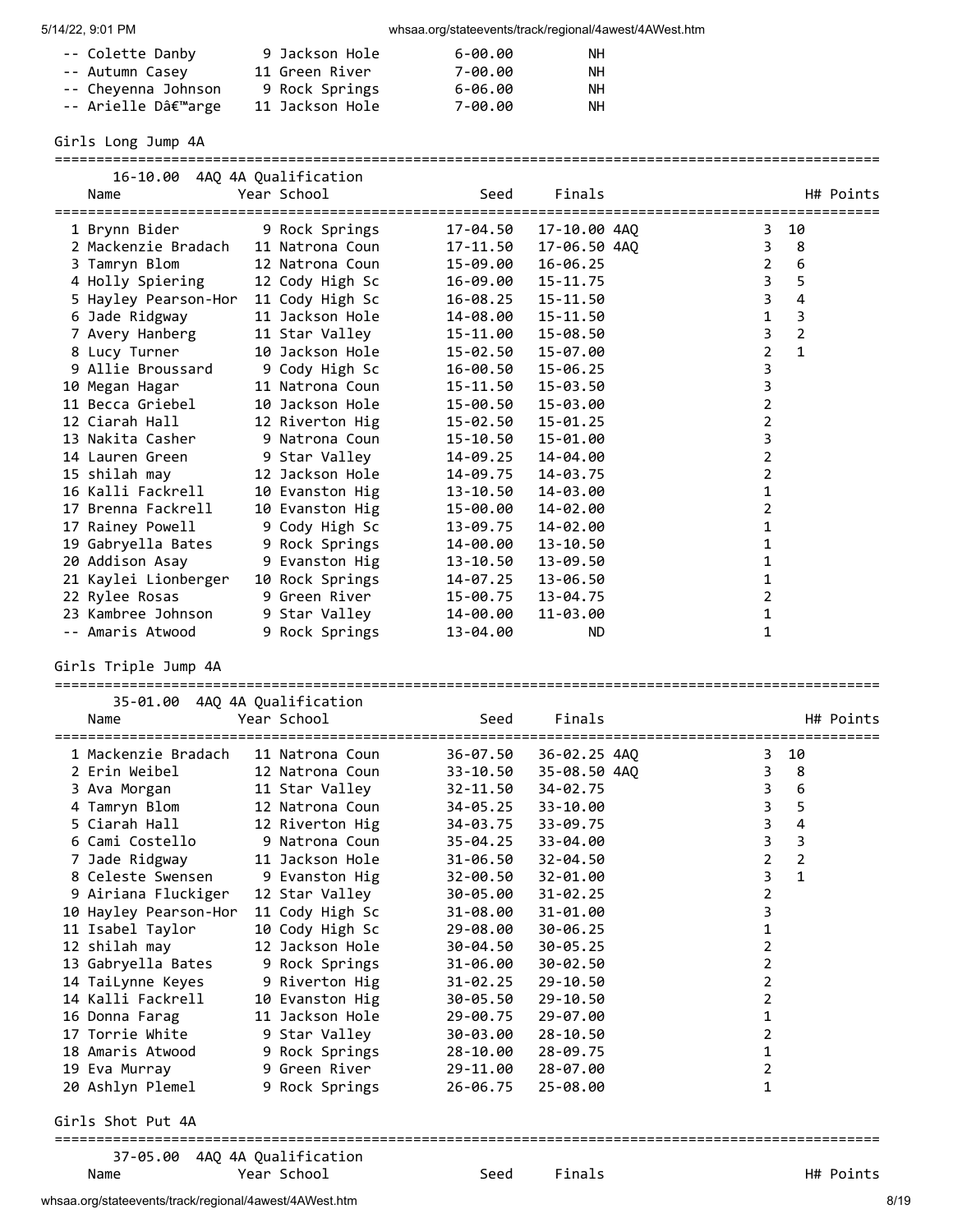| 1 Alesha Lane                    | 12 Natrona Coun             |                          | 41-10.25 | 40-03.50 4AO |                | 4              | 10             |
|----------------------------------|-----------------------------|--------------------------|----------|--------------|----------------|----------------|----------------|
| 2 Autmn Ostrander                | 11 Natrona Coun             |                          | 37-00.75 | 35-01.00     | 4              |                | 8              |
| 3 Aspen Griggs                   |                             | 12 Evanston Hig 33-09.00 |          | 33-07.25     |                | 4              | 6              |
| 4 Shaely Kunz                    |                             | 10 Star Valley 34-06.00  |          | 33-03.00     | $\overline{4}$ |                | 5              |
| 5 Justice Battle                 |                             | 10 Rock Springs          | 33-02.00 | 33-02.75     | 4              |                | $\overline{4}$ |
| 6 Lillian Allison                | 9 Green River      34-05.00 |                          |          | 31-11.75     | 4              |                | 3              |
| 7 Avery Elmore                   |                             | 10 Rock Springs 32-01.50 |          | 31-08.00     | 3              |                | $\overline{2}$ |
| 8 Saylor Dewitt                  |                             | 10 Rock Springs          | 31-06.50 | $31 - 07.75$ |                | $\overline{3}$ | $\mathbf{1}$   |
| 9 Lily Johnson                   |                             | 12 Evanston Hig          | 30-02.00 | 30-09.00     | 3              |                |                |
| 10 Timberly Hamblin              |                             | 12 Rock Springs          | 32-07.50 | 29-09.50     | 4              |                |                |
| 11 Lexi Matthews                 |                             | 10 Evanston Hig          | 31-00.00 | $29 - 04.50$ |                | 3              |                |
| 12 Halie Dibble                  |                             | 10 Natrona Coun          | 31-00.00 | 29-02.75     | 3              |                |                |
| 13 Laura Phillips                | 11 Cody High Sc             |                          | 30-01.00 | 29-00.00     | 3              |                |                |
| 14 Jessica Mcmurtrey             |                             | 11 Evanston Hig          | 30-04.50 | 28-03.00     | 3              |                |                |
| 15 Caroline Fouras               | 12 Jackson Hole             |                          | 28-11.00 | $26 - 10.00$ | $\overline{2}$ |                |                |
| 16 Audrey Fouras                 |                             | 12 Jackson Hole          | 30-07.50 | 26-08.75     | 3              |                |                |
| 17 Ava Crowley                   |                             | 11 Riverton Hig          | 27-06.50 | 26-08.00     | $\overline{2}$ |                |                |
| 18 Suvannah Duran 9 Riverton Hig |                             |                          | 27-11.00 | $26 - 01.75$ | $\overline{2}$ |                |                |
| 19 Jenna Young                   | 10 Star Valley              |                          | 25-06.50 | 25-09.75     | 1              |                |                |
| 20 Rachel Williams               |                             | 9 Cody High Sc           | 27-07.00 | $25 - 05.50$ | $\overline{2}$ |                |                |
| 21 Sarai Erickson                |                             | 11 Star Valley           | 26-02.00 | 24-00.25     | $\overline{2}$ |                |                |
| 22 Emma Hunsaker                 | 10 Star Valley              |                          | 27-00.75 | 23-02.50     | $\overline{2}$ |                |                |
| 23 Lydia Westenskow              |                             | 10 Green River           | 24-11.75 | 23-00.50     | 1              |                |                |
| 24 Bethany Enriquez              |                             | 12 Jackson Hole          | 22-02.50 | $22 - 07.75$ | 1              |                |                |
| 25 Cedar Smith                   |                             | 10 Riverton Hig          | 22-10.00 | $21 - 10.75$ | 1              |                |                |
| 26 Eliana Sanders                |                             | 10 Riverton Hig 27-05.00 |          | 20-03.50     | 2              |                |                |
| -- Jade Ridgway                  | 11 Jackson Hole             |                          | 28-06.00 | <b>ND</b>    | $\overline{2}$ |                |                |

Girls Discus Throw 4A

| 115-06 4AO 4A Oualification<br>Name | Year School     | Seed      | Finals        |                                      |                |                | H# Points |
|-------------------------------------|-----------------|-----------|---------------|--------------------------------------|----------------|----------------|-----------|
|                                     |                 |           |               | ==================================== |                |                |           |
| 1 Alesha Lane                       | 12 Natrona Coun | 140-05    | 135-09.00 4AO |                                      | 4              | 10             |           |
| 2 Audrey Fouras                     | 12 Jackson Hole | 115-01    | 120-01.00 4AO |                                      | 4              | 8              |           |
| 3 Autmn Ostrander                   | 11 Natrona Coun | 104-07    | 109-03.00     |                                      | 4              | 6              |           |
| 4 Sienna Anderson                   | 10 Jackson Hole | 111-04    | 107-07.00     |                                      | 4              | 5              |           |
| 5 Laura Phillips                    | 11 Cody High Sc | 97-08     | 103-11.00     |                                      | $\overline{3}$ | $\overline{4}$ |           |
| 6 Avery Elmore                      | 10 Rock Springs | 104-04    | 101-06.00     |                                      | 4              | 3              |           |
| 7 Lillian Allison                   | 9 Green River   | 100-06    | 100-07.00     |                                      | 4              | $\overline{2}$ |           |
| 8 Shaely Kunz                       | 10 Star Valley  | $99 - 10$ | 100-00.00     |                                      | 3              | $\mathbf{1}$   |           |
| 9 Justice Battle                    | 10 Rock Springs | 100-06    | $97 - 07.00$  |                                      | 3              |                |           |
| 10 Caroline Fouras                  | 12 Jackson Hole | 103-00    | 95-10.00      |                                      | 4              |                |           |
| 11 Lizzie Robinson                  | 12 Jackson Hole | 102-08    | $92 - 01.00$  |                                      | 4              |                |           |
| 12 Sadie Woolson                    | 9 Natrona Coun  | 84-08     | $92 - 00.00$  |                                      | 2              |                |           |
| 13 Timberly Hamblin                 | 12 Rock Springs | 95-09     | $91 - 00.00$  |                                      | 3              |                |           |
| 14 Aspen Griggs                     | 12 Evanston Hig | 97-03     | $90 - 08.00$  |                                      | 3              |                |           |
| 15 Jessica Mcmurtrey                | 11 Evanston Hig | 93-05     | 88-08.00      |                                      | 3              |                |           |
| 16 Rachel Williams                  | 9 Cody High Sc  | 80-05     | 85-06.00      |                                      | 2              |                |           |
| 17 Eliana Sanders                   | 10 Riverton Hig | 81-08     | 84-02.00      |                                      | 2              |                |           |
| 18 Ellie McCombie                   | 10 Star Valley  | 77-03     | 82-05.00      |                                      | 1              |                |           |
| 19 Lydia Westenskow                 | 10 Green River  | 79-00     | 80-05.00      |                                      | 2              |                |           |
| 20 Ava Crowley                      | 11 Riverton Hig | 79-08     | 80-04.00      |                                      | 2              |                |           |
| 21 Avy Overstreet                   | 12 Natrona Coun | $90 - 09$ | 79-07.00      |                                      | 3              |                |           |
| 22 Suvannah Duran                   | 9 Riverton Hig  | 88-03     | 78-09.00      |                                      | $\overline{2}$ |                |           |
| 23 Cedar Smith                      | 10 Riverton Hig | 69-04     | 78-06.00      |                                      | 1              |                |           |
| 24 Emma Moffatt                     | 10 Star Valley  | $82 - 11$ | 76-05.00      |                                      | 2              |                |           |
| 25 Eva Murray                       | 9 Green River   | 74-01     | 72-02.00      |                                      | 1              |                |           |
| 26 Jenna Young                      | 10 Star Valley  | 83-03     | 68-09.00      |                                      | 2              |                |           |
| 27 Lexi Matthews                    | 10 Evanston Hig | 71-04     | $61 - 10.00$  |                                      | 1              |                |           |
| -- Kylee Cherry                     | 12 Rock Springs | $92 - 03$ | <b>ND</b>     |                                      | 3              |                |           |

Boys 100 Meter Dash 4A

============================================================================================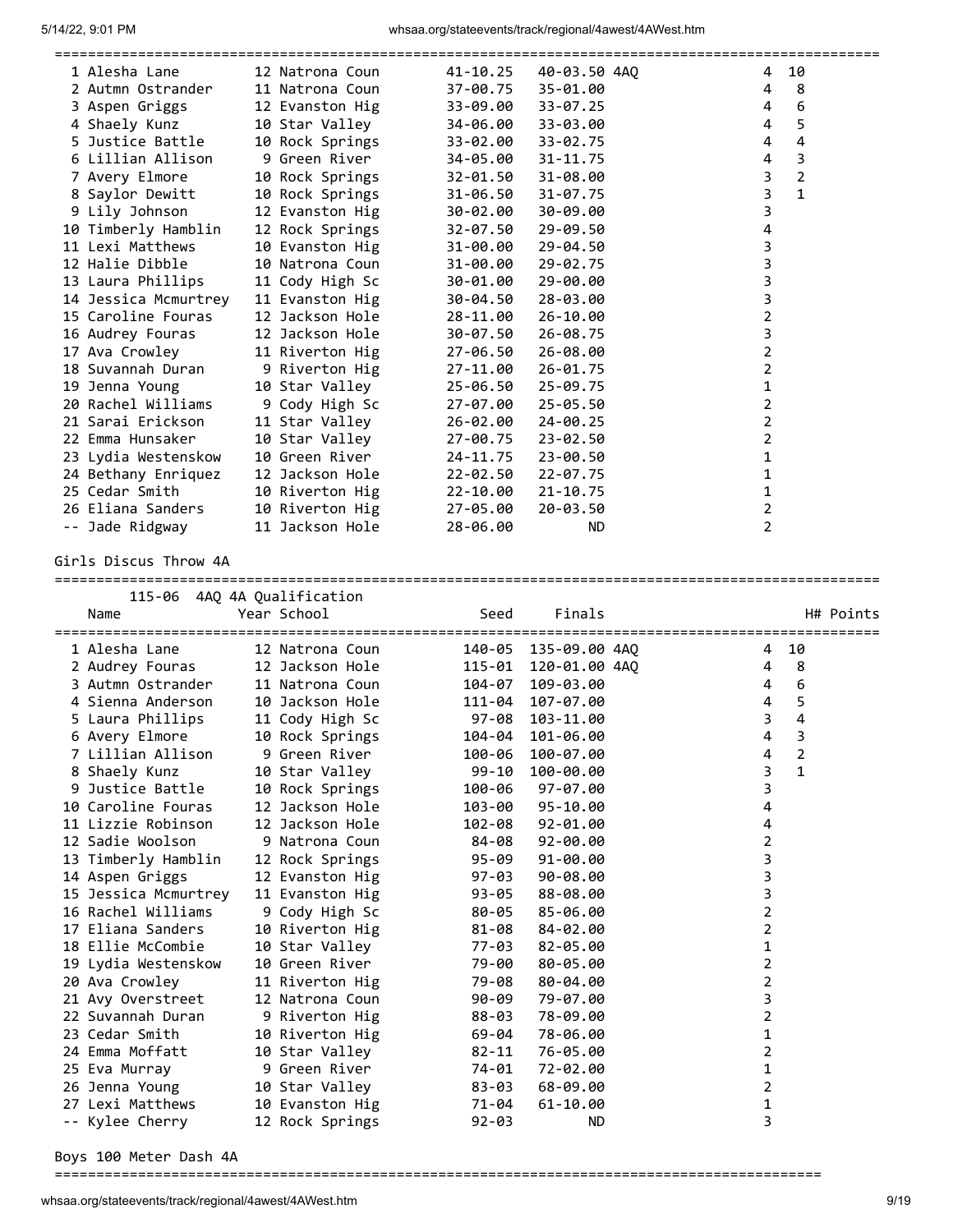|        | 11.49                                | 4AQ 4A Qualification               |                                  |                     |                     |
|--------|--------------------------------------|------------------------------------|----------------------------------|---------------------|---------------------|
|        | Name                                 | Year School                        | Seed                             | Prelims             | H#                  |
|        | ================                     |                                    |                                  |                     |                     |
|        | Preliminaries                        |                                    |                                  |                     |                     |
|        | 1 Luke Talich<br>2 Brett Gifford     | 11 Cody High Sc                    | 10.83<br>11.13                   | 11.12Q4AQ<br>11.630 | 1<br>3              |
|        | 3 Gabe Hutchinson                    | 10 Natrona Coun<br>10 Evanston Hig | 11.03                            | 11.68Q              | $\overline{2}$      |
|        | 4 A j Baustert                       | 10 Cody High Sc                    | 11.24                            | 11.84Q              | 4                   |
|        | 5 Dillon Brost                       | 10 Cody High Sc                    | 11.53                            | 11.66q              | 1                   |
|        | 6 Breckin McClintock                 | 11 Natrona Coun                    | 11.26                            | 11.71q              | 3                   |
|        | 7 Juan Navarro                       | 11 Evanston Hig                    | 11.66                            | 11.85q              | 3                   |
|        | 8 Kylen Lively                       | 10 Evanston Hig                    | 11.45                            | 12.04q              | 1                   |
|        | 9 Jack Joyce                         | 9 Jackson Hole                     | 11.20                            | 12.05               | 4                   |
|        | 10 Noah McClure                      | 11 Star Valley                     | 11.73                            | 12.17               | 4                   |
|        | 11 Hyden Veigel                      | 10 Star Valley                     | 11.88                            | 12.24               | 1                   |
|        | 12 Salvador Sanchez                  | 12 Evanston Hig                    | 11.82                            | 12.26               | $\overline{2}$      |
|        | 13 Spencer Saltzman                  | 11 Star Valley                     | 11.68                            | 12.30               | 4                   |
|        | 14 Brendyn Nelson                    | 12 Natrona Coun                    | 11.63                            | 12.52               | $\overline{2}$      |
|        | 15 Kael Anderson                     | 10 Rock Springs                    | 11.78                            | 12.53               | 3                   |
|        | 16 Waylon Cosby                      | 9 Jackson Hole                     | 12.86                            | 12.70               | 1                   |
|        | 17 Jacob Schieve                     | 12 Green River                     | 12.19                            | 12.71               | 4                   |
|        | 18 Chad Evan Corbin                  | 11 Star Valley                     | 12.16                            | 12.81               | 2                   |
|        | 19 Kalub Padilla                     | 9 Rock Springs                     | 12.17                            | 12.89               | 3                   |
|        | 19 Brycen Coombs                     | 10 Rock Springs                    | 12.35                            | 12.89               | 3                   |
|        | 21 Hunter Finley                     | 11 Green River                     | 12.30                            | 12.91               | 4                   |
|        | 22 Gavyn Guillen                     | 9 Jackson Hole                     | 12.52                            | 12.95               | $\overline{2}$      |
|        | 23 Korben Longtine                   | 10 Riverton Hig                    | 13.14                            | 13.14               | 3                   |
|        | 24 Nick McIntosh                     | 10 Riverton Hig                    | 12.89                            | 13.19               | 1                   |
|        | 25 Sadler Smith                      | 12 Jackson Hole                    | 12.92                            | 13.47               | $\overline{2}$      |
|        | -- Andre Graves                      | 10 Rock Springs                    | 12.09                            | DQ                  | $\mathbf{1}$        |
|        | Boys 100 Meter Dash 4A               |                                    |                                  |                     |                     |
|        |                                      | 11.49 4AQ 4A Qualification         |                                  |                     |                     |
|        | Name                                 | Year School                        | Prelims<br>Finals                |                     | Points              |
| Finals |                                      |                                    |                                  |                     |                     |
|        | 1 Luke Talich                        |                                    | 11.12                            |                     | 10                  |
|        |                                      | 11 Cody High Sc                    |                                  | 11.16 4AQ           |                     |
|        |                                      |                                    |                                  |                     |                     |
|        | 2 Gabe Hutchinson                    | 10 Evanston Hig                    | 11.68                            | 11.42 4AQ           | 8                   |
|        | 3 Brett Gifford                      | 10 Natrona Coun                    | 11.63<br>11.54                   |                     | 6                   |
|        | 4 Breckin McClintock                 | 11 Natrona Coun                    | 11.71<br>11.60                   |                     | 5                   |
|        | 5 A j Baustert                       | 10 Cody High Sc                    | 11.84<br>11.65                   |                     | 4                   |
|        | 6 Dillon Brost                       | 10 Cody High Sc                    | 11.66<br>11.74                   |                     | 3                   |
|        | 7 Juan Navarro                       | 11 Evanston Hig                    | 11.85<br>11.94<br>12.04<br>12.20 |                     | $\overline{2}$<br>1 |
|        | 8 Kylen Lively                       | 10 Evanston Hig                    |                                  |                     |                     |
|        | Boys 200 Meter Dash 4A               | 23.24 4AQ 4A Qualification         |                                  |                     |                     |
|        | Name                                 | Year School                        | Seed                             | Prelims             | H#                  |
|        |                                      |                                    |                                  |                     |                     |
|        | Preliminaries                        |                                    |                                  |                     |                     |
|        | 1 Luke Talich                        | 11 Cody High Sc                    | 22.35                            | 22.85Q4AQ           | 2                   |
|        | 2 Brett Gifford                      | 10 Natrona Coun                    | 23.06                            | 23.33Q              | 3                   |
|        | 3 Gabe Hutchinson                    | 10 Evanston Hig                    | 22.20                            | 23.48Q              | $\mathbf{1}$        |
|        | 4 Juan Navarro                       | 11 Evanston Hig                    | 23.59                            | 24.02Q              | 4                   |
|        | 5 Saben Carlsen                      | 11 Rock Springs                    | 22.85                            | 23.50q              | 3                   |
|        | 6 A j Baustert                       | 10 Cody High Sc                    | 23.45                            | 23.53q              | 3                   |
|        | 7 Nomar Gonzalez                     | 9 Natrona Coun                     | 23.25                            | 23.74q              | 2                   |
|        | 8 Dillon Brost                       | 10 Cody High Sc                    | 23.28                            | 23.90q              | 1                   |
|        | 9 Gustavo Cervantes                  | 11 Evanston Hig                    | 23.33                            | 24.04               | 1                   |
|        | 10 Breckin McClintock                | 11 Natrona Coun                    | 22.97                            | 24.15               | 4                   |
|        | 11 Bridger Anderson                  | 10 Natrona Coun                    | 23.38                            | 24.17               | $\overline{2}$      |
|        | 12 Salvador Sanchez<br>13 Jack Joyce | 12 Evanston Hig<br>9 Jackson Hole  | 24.09<br>22.91                   | 24.23<br>24.32      | $\overline{2}$<br>4 |

whsaa.org/stateevents/track/regional/4awest/4AWest.htm 10/19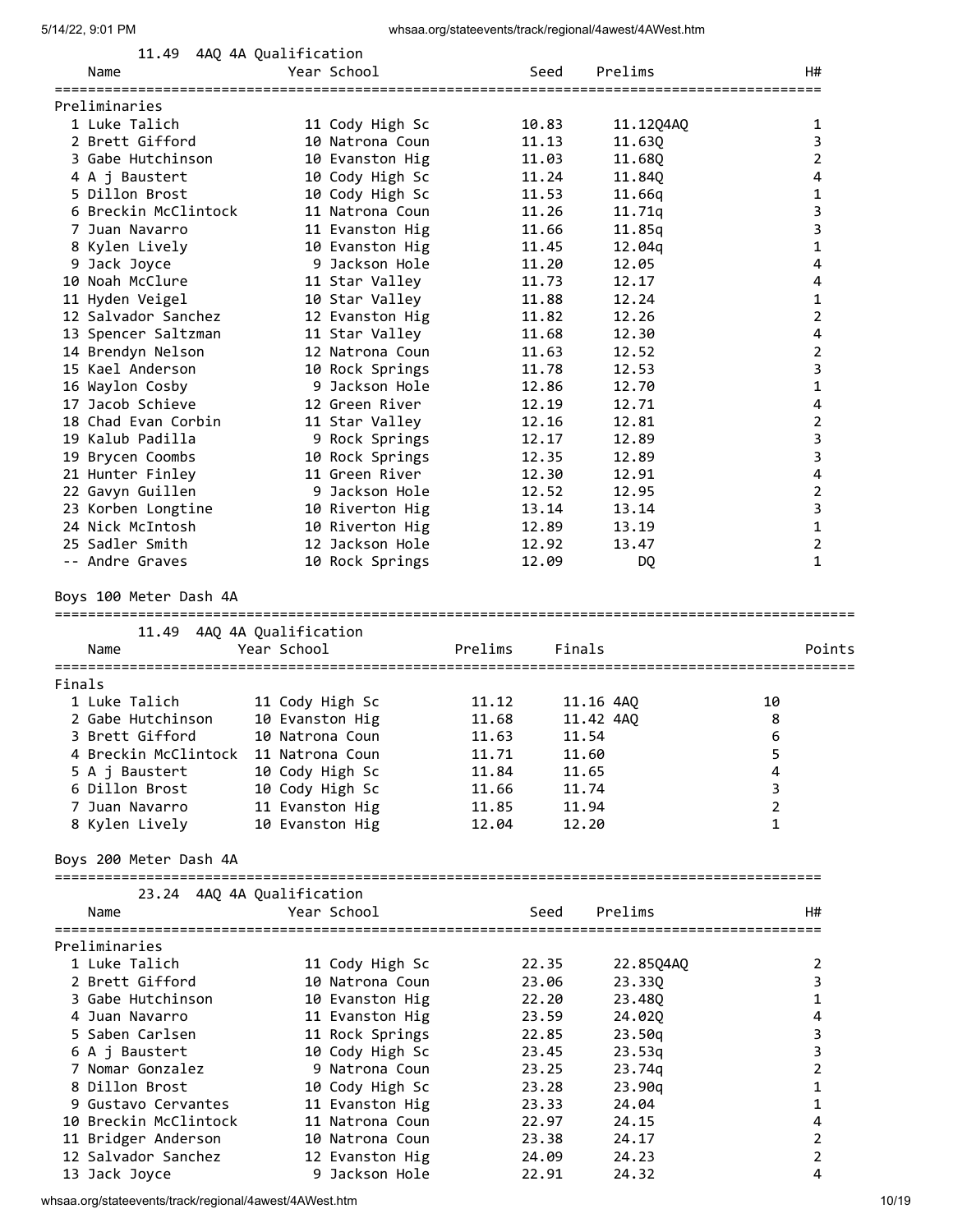|                                     |                                   | <u>cad.crg/clatocrefite/tracter.cg/cridi/ramoce-firmoclation</u> |                |
|-------------------------------------|-----------------------------------|------------------------------------------------------------------|----------------|
| 14 Noah McClure                     | 11 Star Valley                    | 24.71<br>23.96                                                   | 3              |
| 15 Andre Graves                     | 10 Rock Springs                   | 24.82<br>25.36                                                   | 3              |
| 16 Bryson Nield                     | 9 Star Valley                     | 24.37<br>25.66                                                   | 1              |
| 17 Ezeekeil Allison                 | 11 Green River                    | 25.53<br>25.67                                                   | 1              |
| 18 Spencer Saltzman                 | 11 Star Valley                    | 23.94<br>25.68                                                   | 4              |
| 19 Kyle Cahill                      | 10 Rock Springs                   | 24.78<br>25.80                                                   | 2              |
| 20 Chad Evan Corbin                 | 11 Star Valley                    | 24.33<br>25.86                                                   | 1              |
| 21 Bridger Stiles                   | 12 Jackson Hole                   | 25.49<br>25.91                                                   | 2              |
| 22 Gavyn Guillen                    | 9 Jackson Hole                    | 26.12<br>25.55                                                   | 1              |
| 23 Watie Whiteplume                 | 11 Riverton Hig                   | 25.83<br>26.14                                                   | $\overline{2}$ |
| 24 Ty Sheets                        |                                   | 25.31<br>26.59                                                   | 4              |
| 25 Hunter Finley                    | 10 Riverton Hig<br>11 Green River | 26.03<br>26.75                                                   | 3              |
|                                     | 9 Jackson Hole                    | 25.14<br>26.76                                                   | 4              |
| 26 Waylon Cosby<br>27 Jacob Schieve | 12 Green River                    | 25.37<br>27.53                                                   | 3              |
|                                     |                                   |                                                                  |                |
| Boys 200 Meter Dash 4A              |                                   | =============================                                    |                |
|                                     | 23.24 4AQ 4A Qualification        |                                                                  |                |
| Name                                | Year School                       | Prelims<br>Finals                                                | Points         |
|                                     |                                   |                                                                  |                |
| Finals                              |                                   |                                                                  |                |
| 1 Luke Talich                       | 11 Cody High Sc                   | 22.85<br>22.37 4AQ                                               | 10             |
| 2 Gabe Hutchinson                   | 10 Evanston Hig                   | 23.48<br>22.79 4AQ                                               | 8              |
| 3 Brett Gifford                     | 10 Natrona Coun                   | 23.33<br>22.93 4AQ                                               | 6              |
| 4 A j Baustert                      | 10 Cody High Sc                   | 23.53<br>23.25                                                   | 5              |
| 5 Saben Carlsen                     | 11 Rock Springs                   | 23.50<br>23.38                                                   | $\pmb{4}$      |
| 6 Juan Navarro                      | 11 Evanston Hig                   | 24.02<br>23.51                                                   | $\mathsf 3$    |
| 7 Nomar Gonzalez                    | 9 Natrona Coun                    | 23.74<br>23.53                                                   | $\overline{2}$ |
| 8 Dillon Brost                      | 10 Cody High Sc                   | 23.90<br>23.57                                                   | 1              |
| Boys 400 Meter Dash 4A              |                                   |                                                                  |                |
|                                     |                                   |                                                                  |                |
|                                     | 51.68 4AQ 4A Qualification        |                                                                  |                |
| Name<br>=========================   | Year School                       | Seed<br>Prelims                                                  | H#             |
| Preliminaries                       |                                   |                                                                  |                |
| 1 Andrew Skorcz                     | 12 Rock Springs                   | 49.92<br>51.18Q4AQ                                               | 1              |
| 2 Gabe Hutchinson                   | 10 Evanston Hig                   | 49.92<br>52.030                                                  | 2              |
| 3 Caleb Crowley                     | 12 Riverton Hig                   | 52.09<br>53.540                                                  | 3              |
| 4 Nomar Gonzalez                    | 9 Natrona Coun                    | 53.19<br>52.46q                                                  | 1              |
| 5 Evan Lango                        | 11 Natrona Coun                   | 52.66                                                            | 2              |
| 6 Saben Carlsen                     |                                   | 53.53q                                                           | 3              |
|                                     | 11 Rock Springs                   | 52.53<br>53.86q                                                  |                |
| 7 Logan Borden                      | 9 Natrona Coun                    | 54.97q<br>53.51                                                  | 1              |
| 8 Kalub Padilla                     | 9 Rock Springs                    | 55.27<br>55.44q                                                  | 2              |
| 9 Hayden Prettyman                  | 11 Riverton Hig                   | 54.32<br>55.94                                                   | 3              |
| 10 Joey Leon                        | 11 Evanston Hig                   | 54.26<br>56.27                                                   | $\overline{2}$ |
| 11 Jaymes Martins                   | 12 Evanston Hig                   | 57.17<br>54.55                                                   | 3              |
| 12 Tristan Browning                 | 11 Star Valley                    | 56.39<br>57.97                                                   | 1              |
| 13 Gavyn Guillen                    | 9 Jackson Hole                    | 56.57<br>58.19                                                   | 2              |
| 14 Bridger Brog                     | 11 Star Valley                    | 57.90<br>58.51                                                   | 3              |
| 15 Brock Wendland                   | 11 Natrona Coun                   | 58.70<br>56.44                                                   | $\mathbf{1}$   |
| 16 Cooper Kabonic                   | 11 Star Valley                    | 58.46<br>1:00.01                                                 | $\overline{2}$ |
| 17 Ty Sheets                        | 10 Riverton Hig                   | 58.05<br>1:00.37                                                 | 3              |
| 18 Colton Doak                      | 10 Rock Springs                   | 58.94<br>1:00.45                                                 | 1              |
| 19 Rivers Batchelder                | 9 Jackson Hole                    | 1:01.56<br>1:02.36                                               | 1              |
| 20 Owen Schultheis                  | 9 Jackson Hole                    | 1:09.15                                                          | 2              |
| 21 Mason Lynch                      | 9 Jackson Hole                    | 1:15.07                                                          | 3              |
|                                     |                                   |                                                                  |                |
| Boys 400 Meter Dash 4A              |                                   |                                                                  |                |
|                                     |                                   |                                                                  |                |
|                                     | 51.68 4AQ 4A Qualification        |                                                                  |                |
| Name                                | Year School                       | Prelims<br>Finals                                                | Points         |
| Finals                              |                                   |                                                                  |                |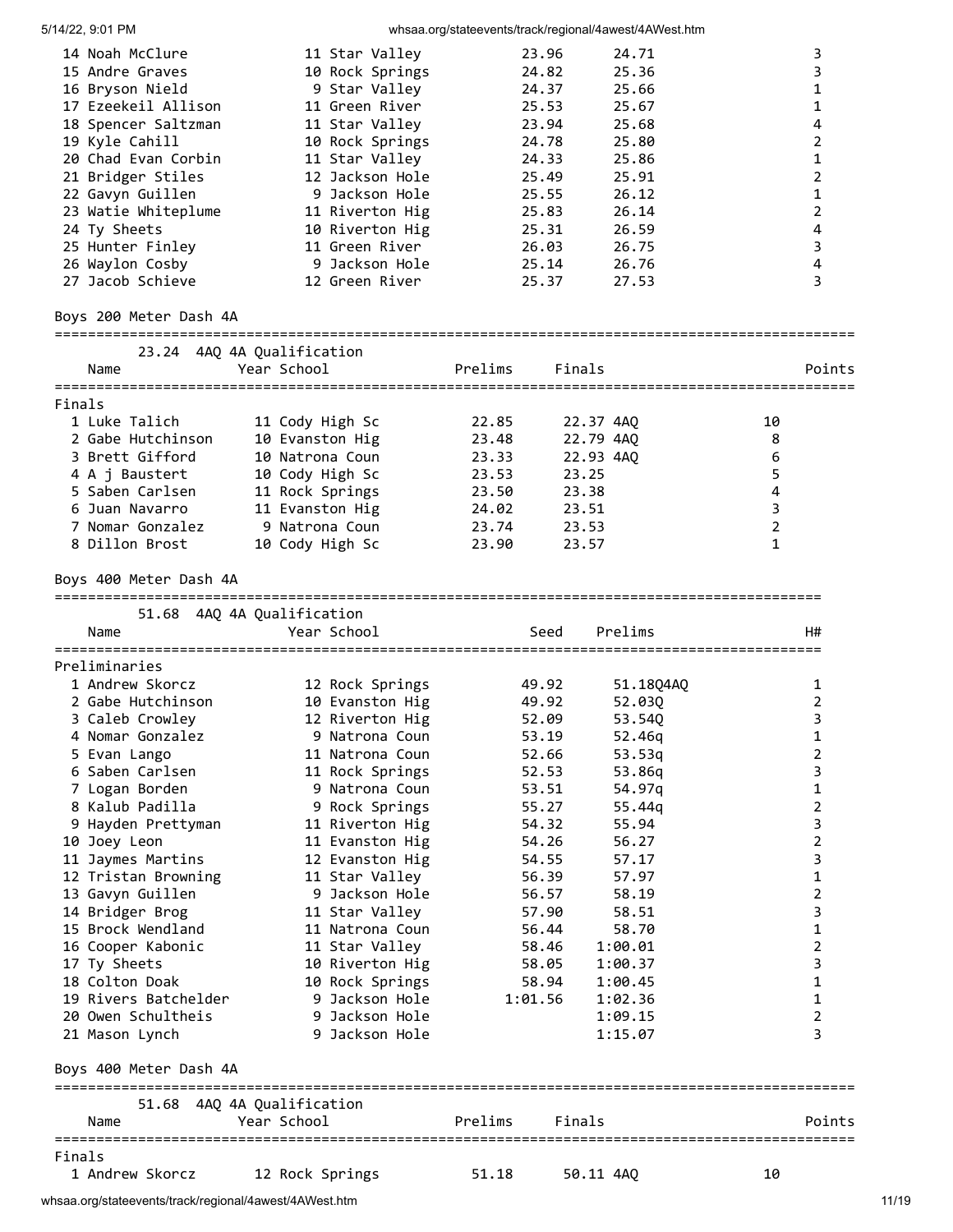| 2 Gabe Hutchinson | 10 Evanston Hig | 52.03 | 50.51 4AQ | 8              |
|-------------------|-----------------|-------|-----------|----------------|
| 3 Caleb Crowley   | 12 Riverton Hig | 53.54 | 52.36     | 6              |
| 4 Saben Carlsen   | 11 Rock Springs | 53.86 | 53.08     |                |
| 5 Nomar Gonzalez  | 9 Natrona Coun  | 52.46 | 53.09     | $\overline{4}$ |
| 6 Evan Lango      | 11 Natrona Coun | 53.53 | 53.40     | 3.             |
| 7 Logan Borden    | 9 Natrona Coun  | 54.97 | 53.61     | $\overline{2}$ |
| 8 Kalub Padilla   | 9 Rock Springs  | 55.44 | 54.69     |                |

Boys 800 Meter Run 4A

===================================================================================================

| Name                | 2:00.64 4AQ 4A Qualification<br>Year School | Seed    | Finals      | H# Points                        |
|---------------------|---------------------------------------------|---------|-------------|----------------------------------|
| 1 Jackson Dutcher   | 11 Natrona Coun                             | 1:59.18 | 1:58.90 4AO | 10<br>2                          |
| 2 John Hunting      | 12 Star Valley                              | 2:00.38 | 2:01.42     | 8<br>2                           |
| 3 Brandon Brazil    | 12 Jackson Hole                             | 2:00.33 | 2:03.22     | 6<br>$\overline{2}$              |
| 4 Charles Fossey    | 12 Rock Springs                             | 2:05.82 | 2:03.68     | 5<br>2                           |
| 5 Derek Parks       | 11 Evanston Hig                             | 2:06.48 | 2:03.81     | $\overline{2}$<br>4              |
| 6 Joel Kornkven     | 12 Natrona Coun                             | 2:02.52 | 2:04.36     | 3<br>$\overline{2}$              |
| 7 Jack Diaz         | 11 Natrona Coun                             | 2:07.41 | 2:05.27     | $\overline{2}$<br>$\overline{2}$ |
| 8 Roman Goralski    | 12 Jackson Hole                             | 2:05.78 | 2:06.91     | $\mathbf{1}$<br>2                |
| 9 Ethan Bauer       | 12 Natrona Coun                             | 2:12.23 | 2:07.38     | 1                                |
| 10 Conner Tygum     | 10 Rock Springs                             | 2:08.26 | 2:07.71     | 2                                |
| 11 Braezden Mecham  | 11 Evanston Hig                             | 2:08.97 | 2:09.50     | $\overline{2}$                   |
| 12 David Juergens   | 11 Cody High Sc                             | 2:10.40 | 2:10.43     | $\overline{2}$                   |
| 13 Nathan Stevenson | 11 Green River                              | 2:15.65 | 2:10.59     | 1                                |
| 14 Ian Graham       | 11 Cody High Sc                             | 2:10.37 | 2:10.72     | 2                                |
| 15 Kash Merritt     | 10 Cody High Sc                             | 2:11.41 | 2:11.87     | 2                                |
| 16 Jamar McDowell   | 10 Evanston Hig                             | 2:11.61 | 2:12.11     | 2                                |
| 17 Zack Croft       | 11 Rock Springs                             | 2:14.27 | 2:12.81     | 1                                |
| 18 Ethan Sholey     | 10 Rock Springs                             | 2:19.52 | 2:14.16     | 1                                |
| 19 Noah Conrad      | 12 Evanston Hig                             | 2:18.89 | 2:16.14     | 1                                |
| 20 Hale Iwen        | 11 Green River                              | 2:15.71 | 2:17.68     | 1                                |
| 21 Azaniah Guthrie  | 11 Riverton Hig                             | 2:23.34 | 2:19.20     | 1                                |
| 22 Darrell Hunting  | 9 Star Valley                               | 2:23.75 | 2:19.84     | 1                                |
| 23 Kyle Graham      | 11 Cody High Sc                             | 2:20.99 | 2:21.04     | 1                                |
| 24 Alex Bisbee      | 9 Riverton Hig                              | 2:28.88 | 2:23.90     | 1                                |
| 25 Axel Wogoman     | 10 Jackson Hole                             | 2:26.14 | 2:26.67     | 1                                |
| 26 Alex Hong        | 12 Jackson Hole                             |         | 2:27.14     | 1                                |
| 27 James Harper     | 11 Green River                              | 2:31.80 | 2:28.89     | 1                                |

Boys 1600 Meter Run 4A

===================================================================================================

|                    | 4:32.74 4AQ 4A Qualification |                                  |         |         |                |                |           |
|--------------------|------------------------------|----------------------------------|---------|---------|----------------|----------------|-----------|
| Name               |                              | Year School                      | Seed    | Finals  |                |                | H# Points |
|                    |                              | 1 Habtamu Wetzel 9 Star Valley   | 4:35.83 | 4:35.86 |                | $2 \t10$       |           |
|                    |                              | 2 Charles Fossey 12 Rock Springs | 4:32.64 | 4:36.49 |                | $2 \quad 8$    |           |
| 3 Kaden Chatfield  |                              | 10 Riverton Hig                  | 4:47.72 | 4:41.67 | $\overline{2}$ | 6              |           |
| 4 Joel Kornkven    |                              | 12 Natrona Coun                  | 4:38.60 | 4:42.48 | $2^{\circ}$    | 5              |           |
| 5 Tristan Enders   |                              | 11 Natrona Coun                  | 4:39.31 | 4:42.98 | $\overline{2}$ | 4              |           |
| 6 Jack Diaz        |                              | 11 Natrona Coun                  | 4:49.29 | 4:46.54 | $\overline{2}$ | 3              |           |
| 7 Axel Klomparens  |                              | 12 Jackson Hole                  | 4:45.07 | 4:47.58 | $\overline{2}$ | $\overline{2}$ |           |
| 8 Derek Parks      |                              | 11 Evanston Hig                  | 4:40.42 | 4:48.97 | $\overline{2}$ | $\mathbf{1}$   |           |
| 9 Nathan Stevenson |                              | 11 Green River                   | 4:51.08 | 4:51.38 | $\overline{2}$ |                |           |
| 10 David Juergens  |                              | 11 Cody High Sc                  | 4:47.23 | 4:54.09 | $\overline{2}$ |                |           |
| 11 Ben Murphy      |                              | 10 Jackson Hole                  | 4:56.71 | 4:54.74 |                |                |           |
| 12 Brandon Brazil  |                              | 12 Jackson Hole                  | 4:41.98 | 4:58.70 | $\overline{2}$ |                |           |
| 13 Conner Tygum    |                              | 10 Rock Springs                  | 4:50.76 | 4:58.93 | $\overline{2}$ |                |           |
| 14 Ben Stewart     |                              | 10 Cody High Sc                  | 4:52.54 | 5:00.16 | 2              |                |           |
| 15 Peter Lorch     |                              | 10 Star Valley                   | 4:57.47 | 5:00.69 |                |                |           |
| 16 Ethan Sholey    |                              | 10 Rock Springs                  | 4:51.83 | 5:01.68 |                |                |           |
| 17 Hyrum Baxter    |                              | 11 Evanston Hig                  | 5:01.56 | 5:03.01 |                |                |           |
|                    |                              | 18 Paul Baxter 9 Evanston Hig    | 5:01.64 | 5:03.53 |                |                |           |
| 19 Riley Nielson   |                              | 10 Cody High Sc                  | 5:11.41 | 5:09.05 |                |                |           |

whsaa.org/stateevents/track/regional/4awest/4AWest.htm 12/19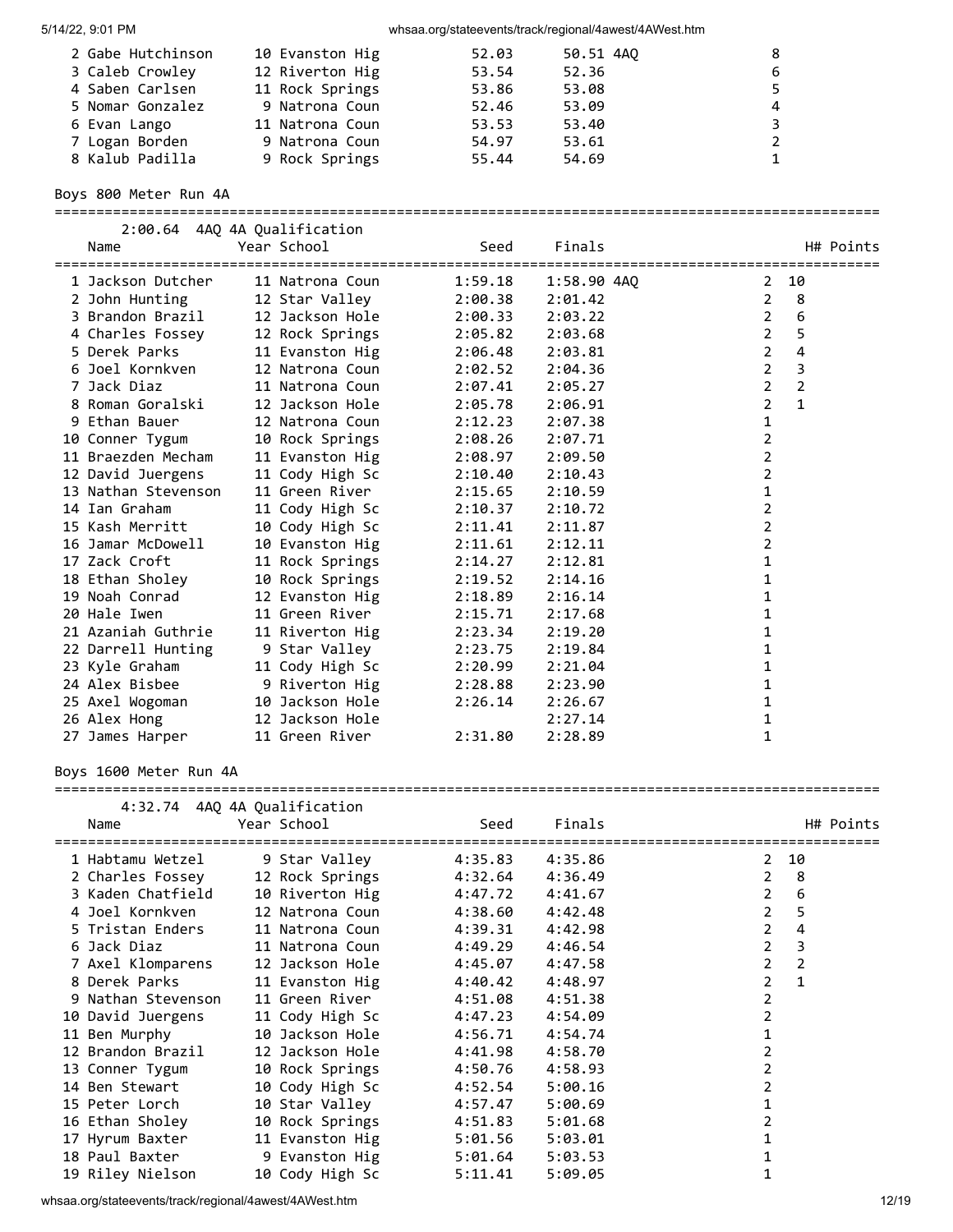| 20 Jacob Castro    | 10 Riverton Hig | 5:07.15 | 5:10.12 |   |
|--------------------|-----------------|---------|---------|---|
| 21 Braezden Mecham | 11 Evanston Hig | 4:51.25 | 5:11.24 | 2 |
| 22 Connor Gopp     | 12 Riverton Hig | 5:08.64 | 5:12.04 | 1 |
| 23 Zack Croft      | 11 Rock Springs | 5:21.88 | 5:19.60 | 1 |
| 24 Matt Heywood    | 9 Star Valley   | 5:03.60 | 5:19.61 | 1 |
| 25 Kyle Graham     | 11 Cody High Sc | 5:12.43 | 5:23.48 | 1 |
| 26 Azaniah Guthrie | 11 Riverton Hig | 5:18.60 | 5:28.83 | 1 |
| 27 Hale Iwen       | 11 Green River  | 5:02.73 | 5:36.25 | 1 |
| 28 James Harper    | 11 Green River  | 5:38.66 | 5:37.59 |   |
|                    |                 |         |         |   |

### Boys 3200 Meter Run 4A

===================================================================================================

| 10:00.74 4AQ 4A Qualification |                 |          |          |           |                |                         |
|-------------------------------|-----------------|----------|----------|-----------|----------------|-------------------------|
| Name                          | Year School     | Seed     | Finals   |           |                | H# Points               |
| 1 Habtamu Wetzel              | 9 Star Valley   | 10:06.04 | 10:04.42 |           | 2              | 10                      |
| 2 Tristan Enders              | 11 Natrona Coun | 10:04.34 | 10:12.33 |           | $\overline{2}$ | 8                       |
| 3 Kaden Chatfield             | 10 Riverton Hig | 10:02.20 | 10:14.83 |           | $\overline{2}$ | 6                       |
| 4 Jackson Dutcher             | 11 Natrona Coun | 10:06.39 | 10:18.40 |           | $\overline{2}$ | 5                       |
| 5 Axel Klomparens             | 12 Jackson Hole | 10:09.61 | 10:32.04 |           | $\overline{2}$ | $\overline{4}$          |
| 6 Boomer Weisman              | 9 Jackson Hole  | 10:36.75 | 10:38.62 |           | $\overline{2}$ | $\overline{\mathbf{3}}$ |
| 7 Ethan Bauer                 | 12 Natrona Coun | 10:43.01 | 10:40.72 |           | $\overline{2}$ | 2                       |
| 8 Ben Stewart                 | 10 Cody High Sc | 10:52.16 | 10:40.91 |           | $\overline{2}$ | $\mathbf{1}$            |
| 9 Charlie Hulbert             | 10 Cody High Sc | 11:01.52 | 10:50.13 |           | 2              |                         |
| 10 Paul Baxter                | 9 Evanston Hig  |          | 10:58.00 |           | 1              |                         |
| 11 Ethan Sholey               | 10 Rock Springs | 10:51.50 | 10:59.99 |           | 2              |                         |
| 12 Peter Lorch                | 10 Star Valley  | 11:00.84 | 11:05.37 |           | 2              |                         |
| 13 Jacob Castro               |                 |          |          |           | 1              |                         |
|                               | 10 Riverton Hig | 11:15.23 | 11:06.05 |           |                |                         |
| 14 Hyrum Baxter               | 11 Evanston Hig | 10:43.20 | 11:13.64 |           | 2              |                         |
| 15 Jameson Munari             | 9 Natrona Coun  | 10:56.37 | 11:21.06 |           | 2              |                         |
| 16 Connor Gopp                | 12 Riverton Hig | 11:28.54 | 11:22.43 |           | 1              |                         |
| 17 Riley Nielson              | 10 Cody High Sc | 11:26.22 | 11:28.39 |           | 1              |                         |
| 18 Bryan Hahn                 | 11 Star Valley  | 11:36.83 | 11:31.24 |           | 1              |                         |
| 19 Isaiah Lange               | 12 Evanston Hig | 11:07.70 | 11:42.03 |           | 1              |                         |
| 20 Noah Conrad                | 12 Evanston Hig | 12:07.26 | 11:45.19 |           | 1              |                         |
| 21 Randall Nielson            | 9 Cody High Sc  | 11:46.49 | 11:48.50 |           | 1              |                         |
| 22 Quinten Gasaway            | 12 Rock Springs | 11:37.25 | 11:50.20 |           | 1              |                         |
| 23 Stephen Schwab             | 12 Star Valley  | 11:05.36 | 11:59.86 |           | 1              |                         |
| 24 Jack Overbay               | 9 Jackson Hole  | 11:31.86 | 12:04.66 |           | 1              |                         |
| 25 Kevin Mitchell             | 10 Rock Springs | 11:55.30 | 12:16.32 |           | 1              |                         |
| 26 Jediah DePoyster           | 12 Rock Springs | 12:20.03 | 12:33.09 |           | 1              |                         |
| Boys 110 Meter Hurdles 4A     |                 |          |          |           |                |                         |
|                               |                 |          |          |           |                |                         |
| 16.05 4AQ 4A Qualification    |                 |          |          |           |                |                         |
| Name                          | Year School     |          | Seed     | Prelims   |                | H#                      |
|                               |                 |          |          |           |                |                         |
| Preliminaries                 |                 |          |          |           |                |                         |
| 1 Jesus Quintero              | 12 Evanston Hig |          | 14.84    | 15.08Q4AQ |                | $\overline{2}$          |
| 2 Kai Barker                  | 10 Evanston Hig |          | 15.73    | 15.65Q4AQ |                | 3                       |
| 3 Mason Weickum               | 11 Natrona Coun |          | 14.82    | 15.66Q4AQ |                | $\mathbf 1$             |
| 4 Hayden Roberts              | 12 Green River  |          | 15.12    | 15.67q4AQ |                | 3                       |
| 5 Kaiden Lee                  | 10 Natrona Coun |          | 16.37    | 15.92q4AQ |                | 2                       |
| 6 Christopher Wilson          | 10 Green River  |          | 16.22    | 16.04q4AQ |                | 1                       |
| 7 Cole Robinette              | 10 Evanston Hig |          | 16.28    | 16.14q    |                | 1                       |
| 8 Bridger Anderson            | 10 Natrona Coun |          | 15.99    | 16.59q    |                | 2                       |
| 9 Graidin Arnold              | 11 Cody High Sc |          | 16.55    | 16.69     |                | 3                       |
| 10 William Cantrell           | 10 Natrona Coun |          | 16.56    | 16.82     |                | 3                       |
| 11 Donald Grosch              | 11 Riverton Hig |          | 17.28    | 17.25     |                | 2                       |
| 12 Taylor Davis               | 12 Rock Springs |          | 17.77    | 17.78     |                | 2                       |
| 13 Alex Sekely                | 11 Riverton Hig |          | 17.61    | 18.35     |                | 1                       |
| 14 Jay Hill                   | 9 Evanston Hig  |          | 17.90    | 18.38     |                | 3                       |
| 15 Jonas Slater               | 9 Rock Springs  |          | 17.55    | 18.43     |                | 1                       |
| 16 Hayden Morgan              | 9 Star Valley   |          | 19.41    | 18.59     |                | 3                       |
| 17 Andrew Moneyhun            | 9 Rock Springs  |          | 20.22    | 20.48     |                | 2                       |

whsaa.org/stateevents/track/regional/4awest/4AWest.htm 13/19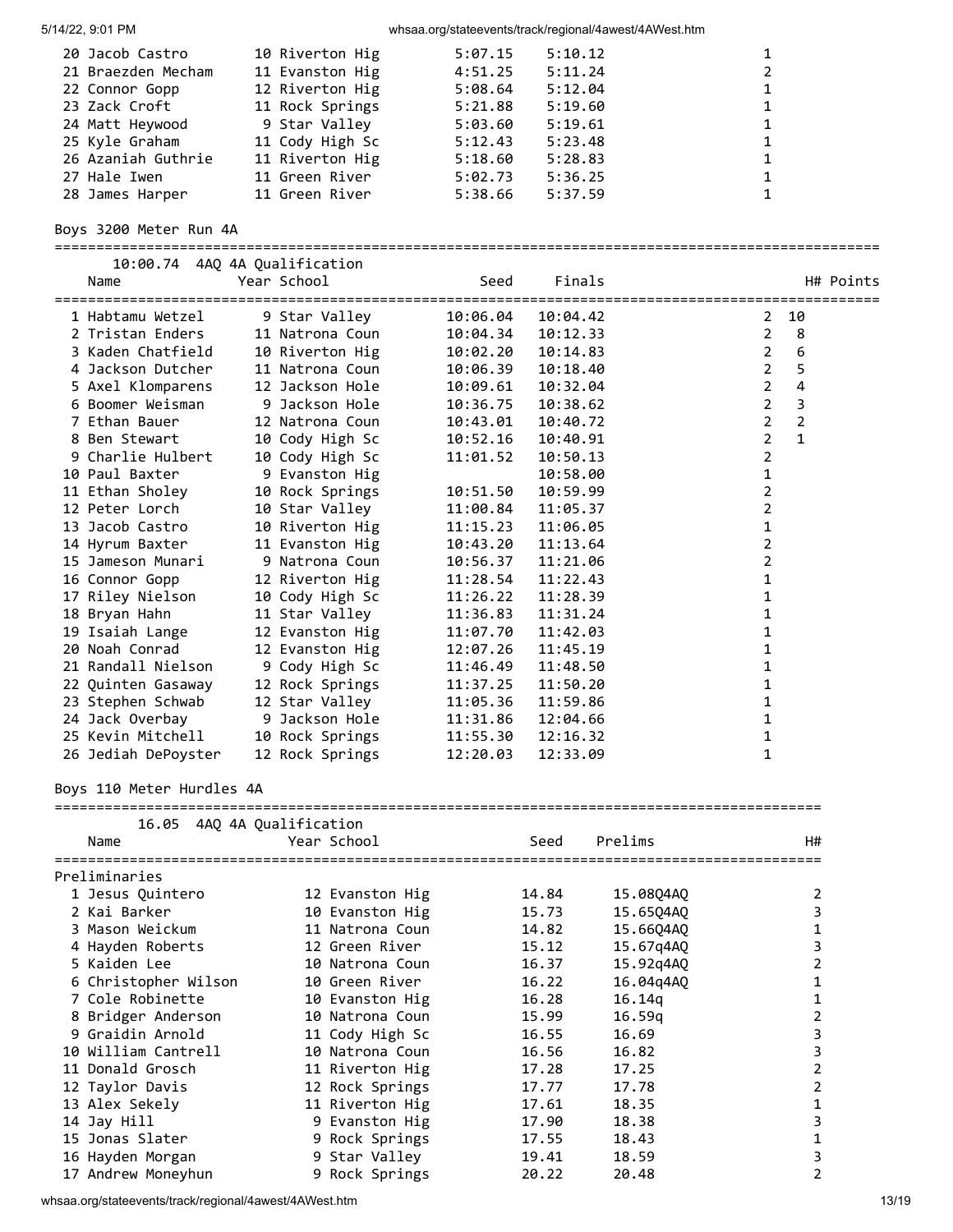Boys 110 Meter Hurdles 4A

| BOYS II0 METER HURUIES 4A           |                                           |                    |           |                 |                |                       |
|-------------------------------------|-------------------------------------------|--------------------|-----------|-----------------|----------------|-----------------------|
| Name                                | 16.05 4AQ 4A Qualification<br>Year School | Prelims            | Finals    |                 |                | Points                |
| Finals                              |                                           |                    |           |                 |                |                       |
| 1 Jesus Quintero                    | 12 Evanston Hig                           | 15.08              | 14.91 4AQ |                 | 10             |                       |
| 2 Mason Weickum                     | 11 Natrona Coun                           | 15.66              | 15.30 4AQ |                 | 8              |                       |
| 3 Hayden Roberts                    | 12 Green River                            | 15.67              | 15.74 4AQ |                 | 6              |                       |
| 4 Kaiden Lee                        | 10 Natrona Coun                           | 15.92              | 15.78 4AQ |                 | 5              |                       |
| 5 Kai Barker                        | 10 Evanston Hig                           | 15.65              | 15.99 4AQ |                 | 4              |                       |
| 6 Christopher Wilson 10 Green River |                                           | 16.04              | 16.09     |                 | 3              |                       |
| 7 Bridger Anderson                  | 10 Natrona Coun                           | 16.59              | 16.24     |                 | $\overline{2}$ |                       |
| 8 Cole Robinette                    | 10 Evanston Hig                           | 16.14              | 16.38     |                 | 1              |                       |
| Boys 300 Meter Hurdles 4A           |                                           |                    |           |                 |                |                       |
|                                     | 41.78 4AQ 4A Qualification                |                    |           |                 |                |                       |
| Name                                | Year School                               |                    | Seed      | Prelims         |                | H#                    |
| Preliminaries                       |                                           |                    |           |                 |                |                       |
| 1 Graidin Arnold                    | 11 Cody High Sc                           |                    | 41.00     | 42.100          |                | 3                     |
| 2 Mason Weickum                     | 11 Natrona Coun                           |                    | 40.29     | 42.590          |                | 2                     |
| 3 Jesus Quintero                    | 12 Evanston Hig                           |                    | 39.31     | 42.90Q          |                | 1                     |
| 4 Kai Barker                        | 10 Evanston Hig                           |                    | 42.38     | 42.63q          |                | 3                     |
| 5 William Cantrell                  | 10 Natrona Coun                           |                    | 42.83     | 43.47q          |                | $\overline{2}$        |
| 6 Hayden Roberts                    | 12 Green River                            |                    | 43.38     | 43.57q          |                | $\overline{2}$        |
| 7 Christopher Wilson                | 10 Green River                            |                    | 42.93     | 44.16q          |                | 1                     |
| 8 Ben Hogan                         | 10 Cody High Sc                           |                    | 43.90     | 44.64q          |                | 3                     |
| 9 Rogan Potter                      | 9 Natrona Coun                            |                    | 44.16     | 44.76           |                | 3                     |
| 10 Donald Grosch                    | 11 Riverton Hig                           |                    | 43.09     | 44.86           |                | 1                     |
| 11 Hayden Morgan                    | 9 Star Valley                             |                    | 45.78     | 44.99           |                | 3                     |
| 12 Cohen Morrow                     | 10 Evanston Hig                           |                    | 44.83     | 46.32           |                | $\mathbf 1$           |
| 13 Ben Clark                        | 9 Natrona Coun                            |                    | 45.81     | 46.51           |                | 3                     |
| 14 Alex Sekely                      | 11 Riverton Hig                           |                    | 45.64     | 47.69           |                | $\overline{2}$        |
| 15 Ezeekeil Allison                 | 11 Green River                            |                    | 47.13     | 48.08           |                | 2                     |
| 16 Taylor Davis                     | 12 Rock Springs                           |                    | 45.17     | 48.27           |                | 1                     |
| 17 Jonas Slater                     | 9 Rock Springs                            |                    | 48.46     | 49.50           |                | 1                     |
| 18 Andrew Moneyhun                  | 9 Rock Springs                            |                    | 49.84     | 52.82           |                | 1                     |
| Boys 300 Meter Hurdles 4A           | =================                         |                    |           |                 |                |                       |
|                                     | 41.78 4AQ 4A Qualification                |                    |           |                 |                |                       |
| Name<br>======================      | Year School                               | Prelims            | Finals    |                 |                | Points<br>=========== |
| Finals                              |                                           |                    |           |                 |                |                       |
| 1 Jesus Quintero                    | 12 Evanston Hig                           | 42.90              | 40.14 4AQ |                 | 10             |                       |
| 2 Graidin Arnold                    | 11 Cody High Sc                           | 42.10              | 41.30 4AQ |                 | 8              |                       |
| 3 Mason Weickum                     | 11 Natrona Coun                           | 42.59              | 41.78 4AQ |                 | 6              |                       |
| 4 Christopher Wilson                | 10 Green River                            | 44.16              | 42.16     |                 | 5              |                       |
| 5 William Cantrell                  | 10 Natrona Coun                           | 43.47              | 42.92     |                 | 4              |                       |
| 6 Hayden Roberts                    | 12 Green River                            | 43.57              | 42.93     |                 | 3              |                       |
| 7 Kai Barker                        | 10 Evanston Hig                           | 42.63              | 43.28     |                 | 2              |                       |
| 8 Ben Hogan                         | 10 Cody High Sc                           | 44.64              | 44.25     |                 | 1              |                       |
| Boys 4x100 Meter Relay 4A           |                                           |                    |           |                 |                |                       |
| School                              | 44.45 4AQ 4A Qualification                | Seed               | Finals    |                 |                | Points                |
| ===========================         |                                           |                    |           | =============== |                | ============          |
| 1 Cody High School                  |                                           | 43.13              | 43.49 4AQ |                 | 10             |                       |
| 1) Blake Beardall 12                |                                           | 2) A j Baustert 10 |           |                 |                |                       |
| 3) Dillon Brost 10                  |                                           | 4) Luke Talich 11  |           |                 |                |                       |
| 2 Natrona County High School        |                                           | 43.93              | 43.94 4AQ |                 | 8              |                       |

2 Natrona County High School (2008) 43.93 43.94 4AQ 8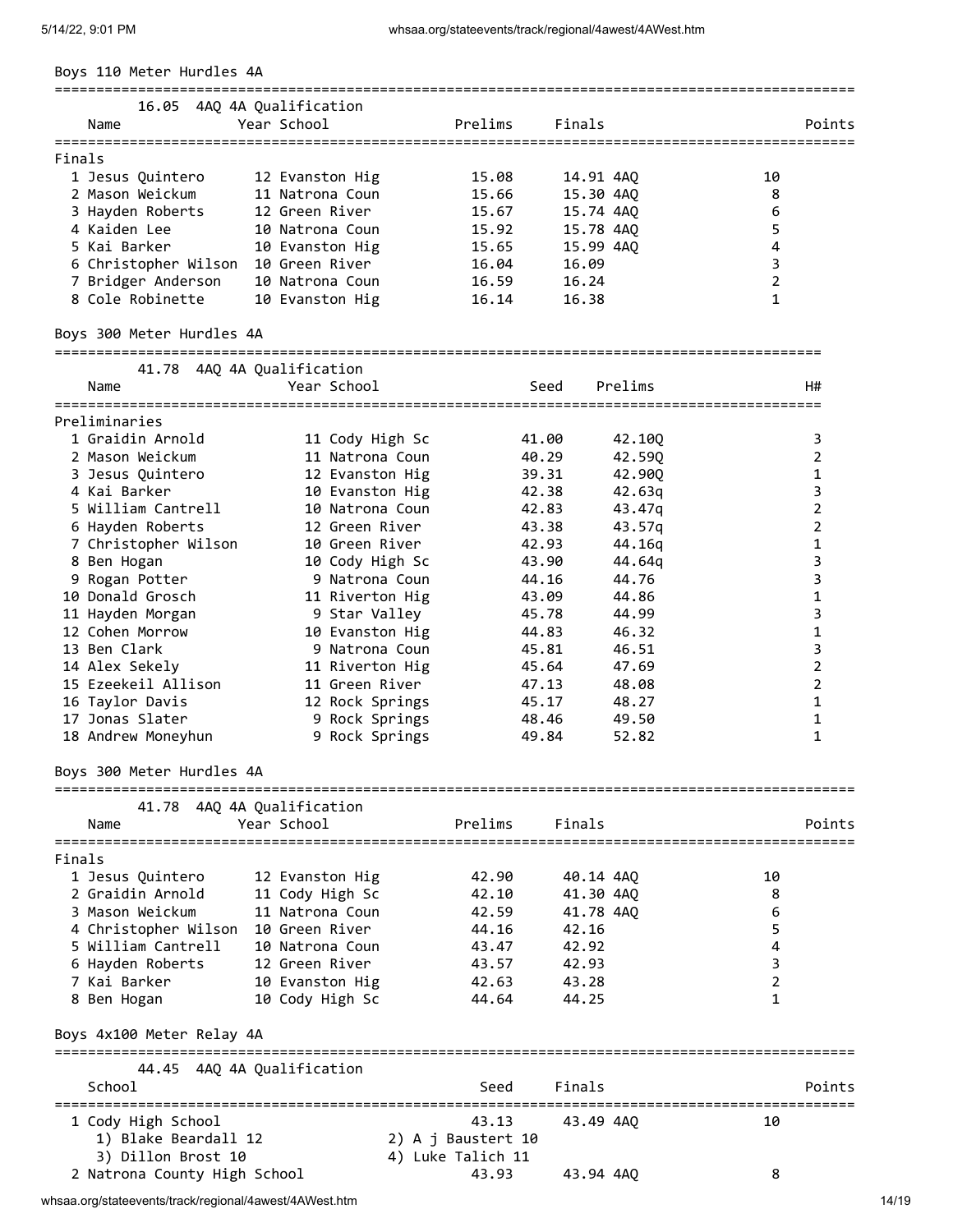| 1) Mason Weickum 11                          | 2) Breckin McClintock 11                  |                |
|----------------------------------------------|-------------------------------------------|----------------|
| 3) Brett Gifford 10                          | 4) Bridger Anderson 10                    |                |
| 3 Evanston High School                       | 43.90<br>44.36 4AQ                        | 6              |
| 1) Salvador Sanchez 12                       | 2) Gustavo Cervantes 11                   |                |
| 3) Juan Navarro 11                           | 4) Gabe Hutchinson 10                     |                |
| 4 Star Valley High School                    | 45.99<br>45.81                            | 5              |
| 1) Noah McClure 11                           | 2) Hyden Veigel 10                        |                |
| 3) Chad Evan Corbin 11                       | 4) Spencer Saltzman 11                    |                |
| 5 Rock Springs High School                   | 45.57<br>45.89                            | 4              |
| 1) Braden Killpack 10                        | 2) Andre Graves 10                        |                |
| 3) Goodness Okere 10                         | 4) Kael Anderson 10                       |                |
| 6 Green River High School                    | 46.39<br>46.66                            | 3              |
| 1) Jacob Schieve 12                          | 2) Hunter Finley 11                       |                |
| 3) Brayden Lennon 9                          | 4) Hayden Roberts 12                      |                |
| 7 Riverton High School                       | 45.27<br>52.59                            | $\overline{2}$ |
| 1) Talon Prestwich 9                         | 2) Braden Vincent 11                      |                |
| 3) Caleb Crowley 12                          | 4) Hayden Prettyman 11                    |                |
| Boys 4x400 Meter Relay 4A                    |                                           |                |
|                                              |                                           |                |
| 3:33.35 4AQ 4A Qualification                 |                                           |                |
| School                                       | Finals<br>Seed                            | Points         |
|                                              |                                           |                |
| 1 Evanston High School                       | 3:34.05<br>3:31.71 4AQ                    | 10             |
| 1) Gustavo Cervantes 11                      | 2) Joey Leon 11                           |                |
| 3) Juan Navarro 11                           | 4) Jesus Quintero 12                      |                |
| 2 Natrona County High School                 | 3:33.11<br>$3:32.78$ $4AQ$                | 8              |
| 1) Mason Weickum 11                          | 2) Evan Lango 11                          |                |
| 3) Preston Garrison 11                       | 4) Logan Borden 9<br>3:37.08              |                |
| 3 Rock Springs High School                   | 3:36.43                                   | 6              |
| 1) Saben Carlsen 11<br>3) Braden Killpack 10 | 2) Conner Tygum 10<br>4) Andrew Skorcz 12 |                |
| 4 Star Valley High School                    | 3:44.72<br>3:36.71                        | 5              |
| 1) Noah McClure 11                           | 2) Daniel Lopez 11                        |                |
| 3) John Hunting 12                           | 4) Bridger Brog 11                        |                |
| 5 Cody High School                           | 3:42.95<br>3:37.37                        | 4              |
| 1) Graidin Arnold 11                         | 2) Ian Graham 11                          |                |
| 3) Charlie Hulbert 10                        | 4) Kash Merritt 10                        |                |
| 6 Jackson Hole High School                   | 3:45.00<br>3:41.58                        | 3              |
| 1) Roman Goralski 12                         | 2) Mason Wheeler 12                       |                |
| 3) Axel Klomparens 12                        | 4) Bridger Stiles 12                      |                |
| 7 Riverton High School                       | 3:45.07<br>3:41.93                        | 2              |
| 1) Hayden Prettyman 11                       | 2) Ty Sheets 10                           |                |
| 3) Talon Prestwich 9                         | 4) Caleb Crowley 12                       |                |
|                                              |                                           |                |
| Boys 4x800 Meter Relay 4A                    |                                           |                |
| 8:29.31 4AQ 4A Qualification                 |                                           |                |
| School                                       | Finals<br>Seed                            | Points         |
| 1 Jackson Hole High School                   | 9:25.81<br>$8:12.88$ 4AQ                  | 10             |
| 1) Roman Goralski 12                         | 2) Mason Wheeler 12                       |                |
| 3) Brandon Brazil 12                         | 4) Sasha Profatilova                      |                |
| 2 Natrona County High School                 | 8:24.37<br>$8:16.28$ 4AQ                  | 8              |
| 1) Jackson Dutcher 11                        | 2) Joel Kornkven 12                       |                |
| 3) Ethan Bauer 12                            | 4) Tristan Enders 11                      |                |
| 3 Evanston High School                       | 8:51.69<br>$8:24.14$ $4AQ$                | 6              |
| 1) Braezden Mecham 11                        | 2) Isaiah Lange 12                        |                |
| 3) Jamar McDowell 10                         | 4) Derek Parks 11                         |                |
| 4 Cody High School                           | 8:39.45<br>$8:25.18$ 4AQ                  | 5              |
| 1) David Juergens 11                         | 2) Kash Merritt 10                        |                |
| 3) Ian Graham 11                             | 4) Charlie Hulbert 10                     |                |
| 5 Rock Springs High School                   | 8:55.40<br>$8:26.49$ $4AQ$                | 4              |
| 1) Conner Tygum 10                           | 2) Zack Croft 11                          |                |
| 3) Ethan Sholey 10                           | 4) Charles Fossey 12                      |                |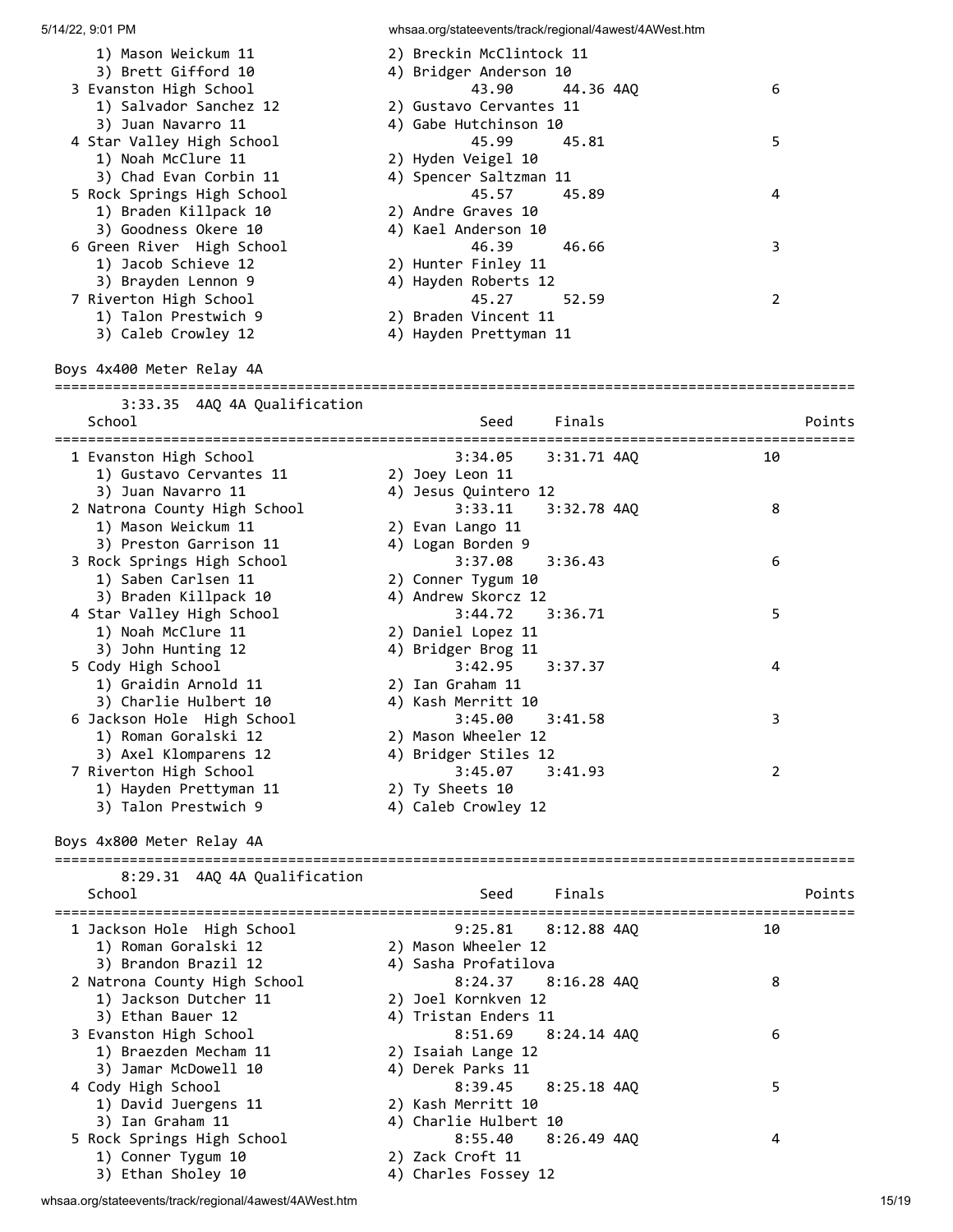| <b>ル 1<del>4</del>/ムム、 ウ.UI F ⅣI</b>                                                                                                      |                                             | wiisaa.0ig/stateeverits/track/regiorial/4awest/4Avvest.html                                                                         |                                      |
|-------------------------------------------------------------------------------------------------------------------------------------------|---------------------------------------------|-------------------------------------------------------------------------------------------------------------------------------------|--------------------------------------|
| 6 Star Valley High School<br>1) Matt Heywood 9<br>3) Darrell Hunting 9<br>7 Riverton High School<br>1) Alex Bisbee 9<br>3) Connor Gopp 12 |                                             | 9:01.25<br>9:16.29<br>2) Bryan Hahn 11<br>4) Stephen Schwab 12<br>9:16.90<br>9:16.78<br>2) Jacob Castro 10<br>4) Azaniah Guthrie 11 | 3<br>$\overline{2}$                  |
| Boys 1600 Sprint Medley 4A                                                                                                                |                                             |                                                                                                                                     |                                      |
|                                                                                                                                           | 3:43.84 4AQ 4A Qualification                |                                                                                                                                     |                                      |
| School                                                                                                                                    |                                             | Seed<br>Finals                                                                                                                      | Points<br>========================== |
| 1 Rock Springs High School<br>1) Braden Killpack 10<br>3) Andrew Skorcz 12                                                                |                                             | 3:43.56<br>3:41.73 4AO<br>2) Saben Carlsen 11<br>4) Charles Fossey 12                                                               | 10                                   |
| 2 Star Valley High School<br>1) Hyden Veigel 10<br>3) Daniel Lopez 11                                                                     |                                             | 3:47.24<br>3:44.38<br>2) Spencer Saltzman 11<br>4) John Hunting 12                                                                  | 8                                    |
| 3 Evanston High School<br>1) Salvador Sanchez 12<br>3) Gustavo Cervantes 11                                                               |                                             | 3:46.62<br>3:48.65<br>2) Joey Leon 11<br>4) Derek Parks 11                                                                          | 6                                    |
| 4 Natrona County High School<br>1) Brendyn Nelson 12<br>3) Jack Diaz 11                                                                   |                                             | 3:50.06<br>3:51.23<br>2) Preston Garrison 11<br>4) Evan Lango 11                                                                    | 5                                    |
| 5 Riverton High School<br>1) Braden Vincent 11<br>3) Kaden Chatfield 10                                                                   |                                             | 3:46.92<br>3:57.06<br>2) Caleb Crowley 12<br>4) Talon Prestwich 9                                                                   | 4                                    |
| 6 Green River High School<br>1) Keegan Gailey 9<br>3) Nathan Stevenson 11                                                                 |                                             | 3:59.54<br>4:01.38<br>2) Brayden Lennon 9<br>4) Ezeekeil Allison 11                                                                 | 3                                    |
| Boys High Jump 4A                                                                                                                         |                                             |                                                                                                                                     |                                      |
| Name                                                                                                                                      | 6-00.00 4AQ 4A Qualification<br>Year School | Finals<br>Seed                                                                                                                      | Points                               |
| 1 Kai Barker                                                                                                                              | 10 Evanston Hig                             | 6-07.00<br>6-06.00 4AO                                                                                                              | 10                                   |
| 2 Robby Porter                                                                                                                            | 11 Cody High Sc                             | 6-06.00<br>6-04.00 4AQ                                                                                                              | 8                                    |
| 3 Kaiden Lee                                                                                                                              | 10 Natrona Coun                             | $6 - 05.00$<br>6-04.00 4AQ                                                                                                          | 6                                    |
| 4 Porter Chubb                                                                                                                            | 12 Rock Springs                             | 6-04.00<br>6-02.00 4AQ                                                                                                              | 5                                    |
| 5 Hayden Roberts                                                                                                                          | 12 Green River                              | $6 - 02.00$<br>6-00.00 4AQ                                                                                                          | 4                                    |
| 6 Khale Clinger<br>7 Maddax Ball                                                                                                          | 10 Star Valley                              | $6 - 00.00$<br>$5 - 10.00$                                                                                                          | 3                                    |
| 8 Blake Beardall                                                                                                                          | 9 Cody High Sc                              | 5-08.00<br>5-10.00                                                                                                                  | $\overline{2}$                       |
| 8 Taft McClure                                                                                                                            | 12 Cody High Sc<br>11 Star Valley           | $5 - 08.00$<br>$5 - 08.00$<br>5-04.00<br>$5 - 08.00$                                                                                | 0.50<br>0.50                         |
| 10 Watie Whiteplume                                                                                                                       | 11 Riverton Hig                             | 5-08.00<br>$5 - 08.00$                                                                                                              |                                      |
| 11 Brayden Lennon                                                                                                                         | 9 Green River                               | $5 - 08.00$<br>$5 - 06.00$                                                                                                          |                                      |
| 11 Wilson Clevenger                                                                                                                       | 9 Star Valley                               | 5-10.00<br>$5 - 06.00$                                                                                                              |                                      |
| 11 Kohen Wagner                                                                                                                           | 11 Rock Springs                             | $5 - 06.00$<br>$5 - 06.00$                                                                                                          |                                      |
| 11 Camden Brown                                                                                                                           | 10 Jackson Hole                             | 5-04.00<br>5-06.00                                                                                                                  |                                      |
| -- Dillon Payne                                                                                                                           | 12 Evanston Hig                             | 5-08.00<br>NН                                                                                                                       |                                      |
| -- Jesus Quintero                                                                                                                         | 12 Evanston Hig                             | NΗ<br>$6 - 04.00$                                                                                                                   |                                      |
| -- lane miller                                                                                                                            | 10 Jackson Hole                             | 5-04.00<br>NΗ                                                                                                                       |                                      |
| Davis Coziar                                                                                                                              | 10 Natrona Coun                             | 5-00.00<br>NΗ                                                                                                                       |                                      |
| Sam Eddy<br>--                                                                                                                            | 9 Rock Springs                              | $5 - 04.00$<br>NН                                                                                                                   |                                      |
| Carson Borst                                                                                                                              | 10 Riverton Hig                             | 5-02.00<br>NΗ                                                                                                                       |                                      |
| Waylon Cosby<br>--                                                                                                                        | 9 Jackson Hole                              | 5-02.00<br>NН                                                                                                                       |                                      |
| -- Hunter Jensen                                                                                                                          | 12 Evanston Hig                             | 5-02.00<br>NΗ                                                                                                                       |                                      |
| -- Sam Lionberger                                                                                                                         | 9 Rock Springs                              | NΗ<br>5-00.00                                                                                                                       |                                      |
| -- Gavyn Guillen                                                                                                                          | 9 Jackson Hole                              | NΗ<br>5-00.00                                                                                                                       |                                      |

Boys Pole Vault 4A

================================================================================================

12-09.00 4AQ 4A Qualification

-- Harmon Hood 9 Star Valley 5-04.00 NH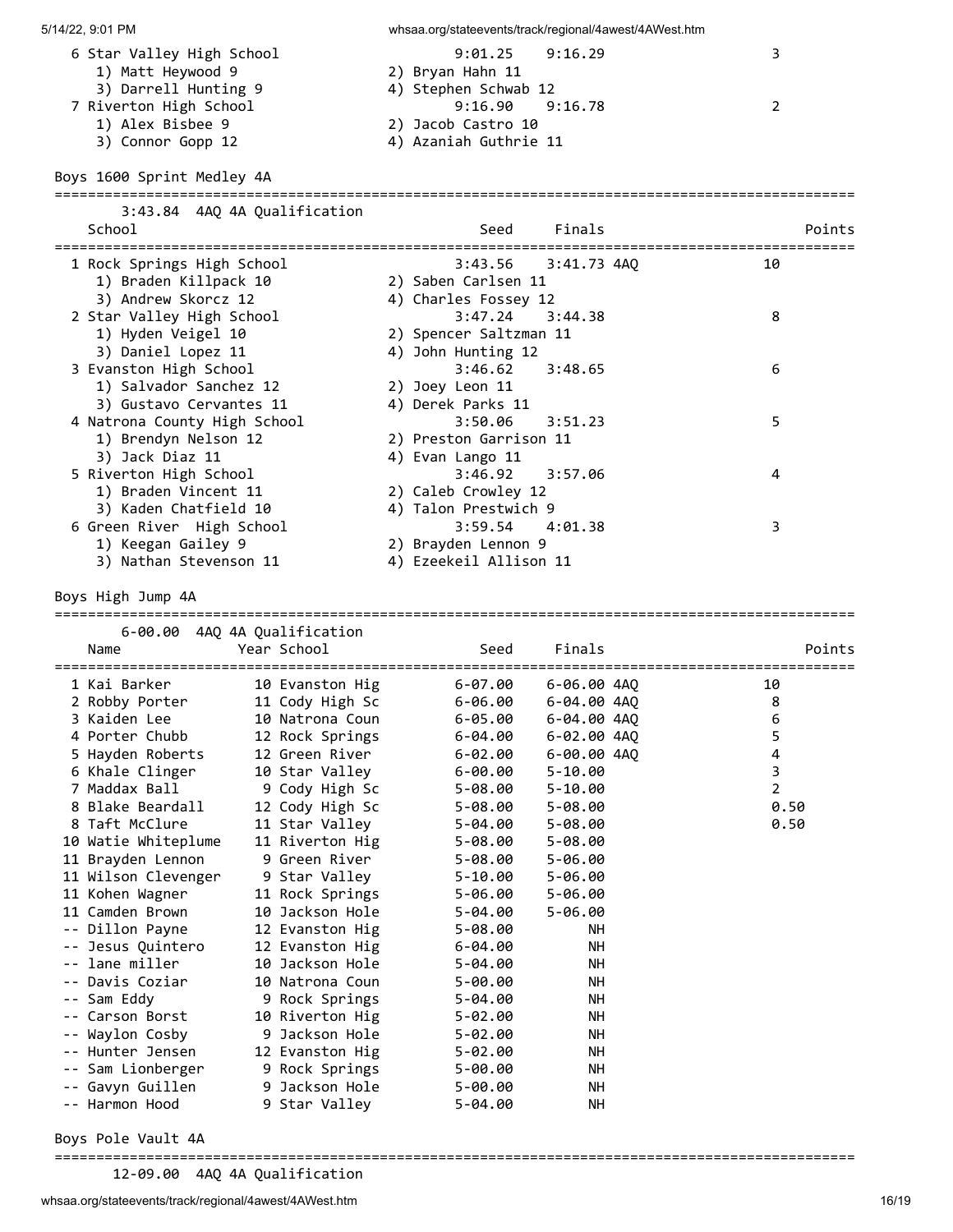| Name                 | Year School     | Seed        | Finals       | Points         |
|----------------------|-----------------|-------------|--------------|----------------|
| 1 Maddix Holmes      | 10 Rock Springs | 12-06.00    | 13-00.00 4AQ | 10             |
| 2 Kavin Hoff         | 9 Natrona Coun  | 13-06.50    | 13-00.00 4AQ | 8              |
| 3 Cohen Morrow       | 10 Evanston Hig | 12-00.00    | 12-00.00     | 5.50           |
| 3 Dillon Brost       | 10 Cody High Sc | 14-00.00    | 12-00.00     | 5.50           |
| 5 Jesus Carillo-Zara | 12 Star Valley  | 12-06.00    | 12-00.00     | 4              |
| 6 Seth Wilson        | 10 Natrona Coun | 12-03.00    | 12-00.00     | 3              |
| 7 Mayson Storeim     | 11 Natrona Coun | 10-09.00    | 11-00.00     | $\overline{2}$ |
| 8 Kyle Cahill        | 10 Rock Springs | 11-00.00    | 11-00.00     | $\mathbf{1}$   |
| 9 Kaden Clark        | 10 Cody High Sc | 11-00.00    | 11-00.00     |                |
| 10 Daniel Lopez      | 11 Star Valley  | 10-00.00    | 10-06.00     |                |
| 10 lane miller       | 10 Jackson Hole | 10-00.00    | 10-06.00     |                |
| 10 Micah Grant       | 10 Cody High Sc | 10-06.00    | 10-06.00     |                |
| 10 Keegan Gailey     | 9 Green River   | 10-00.00    | 10-06.00     |                |
| 10 Jacob Schieve     | 12 Green River  | 10-00.00    | 10-06.00     |                |
| 10 Jon Hernandez     | 11 Riverton Hig | 11-06.00    | 10-06.00     |                |
| 16 Camden Brown      | 10 Jackson Hole | 10-06.00    | 10-00.00     |                |
| 16 Trace Erdmann     | 9 Green River   | 9-00.00     | 10-00.00     |                |
| 18 Jay Hill          | 9 Evanston Hig  | 10-06.00    | $9 - 06.00$  |                |
| 18 Ryan Luis         | 10 Natrona Coun | 11-04.00    | $9 - 06.00$  |                |
| 20 Ethan Hobbs       | 9 Star Valley   | 9-00.00     | $9 - 00.00$  |                |
| -- Payton Jenkins    | 10 Rock Springs | $8 - 00.00$ | NH.          |                |
|                      |                 |             |              |                |
| Boys Long Jump 4A    |                 |             |              |                |
| 21.01.00.110.11.0    |                 |             |              |                |

| 21-04.00 4AQ 4A Qualification<br>Name | Year School     | Seed     | Finals       |                         | H# Points      |
|---------------------------------------|-----------------|----------|--------------|-------------------------|----------------|
| 1 Luke Talich                         | 11 Cody High Sc | 23-09.00 | 22-11.50 4AO | 4                       | 10             |
| 2 Kaiden Lee                          | 10 Natrona Coun | 21-04.00 | 21-05.25 4AO | 4                       | 8              |
| 3 Christopher Wilson                  | 10 Green River  | 20-08.00 | 21-04.50 4AO | 4                       | 6              |
| 4 Bridger Anderson                    | 10 Natrona Coun | 21-02.25 | $21 - 02.50$ | 4                       | 5              |
| 5 Braden Killpack                     | 10 Rock Springs | 20-05.25 | 20-11.00     | 4                       | $\overline{4}$ |
| 6 Seth Wilson                         | 10 Natrona Coun | 21-02.50 | 20-10.50     | 4                       | 3              |
| 7 Goodness Okere                      | 10 Rock Springs | 19-10.00 | 20-03.75     | 3                       | $\overline{2}$ |
| 8 Khale Clinger                       | 10 Star Valley  | 19-04.75 | $20 - 03.50$ | 3                       | $\mathbf{1}$   |
| 9 Kylen Lively                        | 10 Evanston Hig | 18-05.00 | 19-05.50     | 2                       |                |
| 10 Thomas May                         | 10 Jackson Hole | 19-04.00 | 19-05.00     | 3                       |                |
| 10 Jack Joyce                         | 9 Jackson Hole  |          | 19-05.00     | $\mathbf{1}$            |                |
| 10 Chase Hatch                        | 9 Cody High Sc  | 19-00.00 | 19-05.00     | 3                       |                |
| 13 Andre Graves                       | 10 Rock Springs | 19-07.25 | 19-04.00     | 3                       |                |
| 14 Brayden Lennon                     | 9 Green River   | 18-08.50 | 18-09.50     | $\overline{\mathbf{c}}$ |                |
| 15 Jaden Yeager                       | 10 Natrona Coun | 19-04.25 | 18-07.00     | 3                       |                |
| 16 Wilson Clevenger                   | 9 Star Valley   | 18-09.50 | 18-06.75     | $\overline{2}$          |                |
| 17 Dillon Payne                       | 12 Evanston Hig | 19-00.00 | 18-06.50     | 3                       |                |
| 18 Ty Sheets                          | 10 Riverton Hig | 19-05.00 | 18-02.75     | 3                       |                |
| 19 Jacob Ball                         | 10 Cody High Sc | 19-10.25 | 18-02.00     | 4                       |                |
| 20 Cash Bazil                         | 9 Star Valley   | 18-05.00 | 18-01.50     | 2                       |                |
| 21 Carson Borst                       | 10 Riverton Hig | 18-06.50 | 18-01.00     | $\overline{2}$          |                |
| 22 Kael Anderson                      | 10 Rock Springs | 20-00.75 | $17 - 10.50$ | 4                       |                |
| 23 Ben Hogan                          | 10 Cody High Sc | 17-11.50 | $17 - 05.25$ | 1                       |                |
| 24 Talon Prestwich                    | 9 Riverton Hig  | 18-05.00 | 17-01.00     | 2                       |                |
| -- Bridger Brog                       | 11 Star Valley  | 18-00.50 | <b>ND</b>    | 1                       |                |

# Boys Triple Jump 4A

| Name             | 42-08.00 4AO 4A Oualification<br>Year School | Seed     | Finals   |         | H# Points |
|------------------|----------------------------------------------|----------|----------|---------|-----------|
|                  | 1 Christopher Wilson 10 Green River          | 41-04.00 | 42-02.50 | 2 10    |           |
| 2 Isaiah Cox     | 11 Natrona Coun                              | 41-00.75 | 42-01.75 | 2<br>-8 |           |
| 3 Kai Barker     | 10 Evanston Hig                              | 40-05.50 | 40-09.75 | -6      |           |
| 4 Goodness Okere | 10 Rock Springs                              | 41-08.25 | 40-09.50 | -5      |           |
| 5 Thomas May     | 10 Jackson Hole                              | 41-01.00 | 40-09.25 | 4       |           |

whsaa.org/stateevents/track/regional/4awest/4AWest.htm 17/19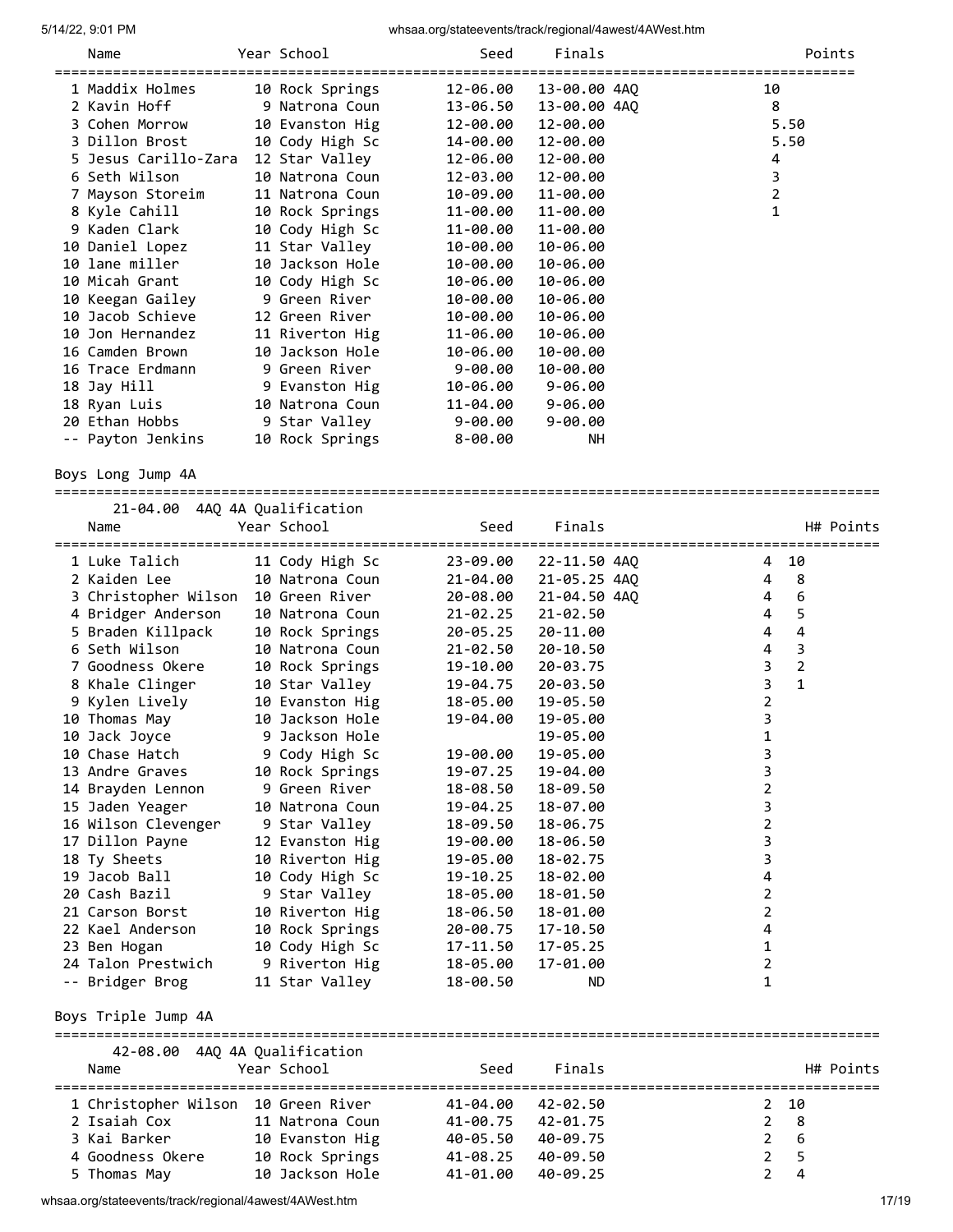| 6 Khale Clinger     | 10 Star Valley  | 39-08.50     | 40-03.25     | - 3                           |
|---------------------|-----------------|--------------|--------------|-------------------------------|
| 7 Jaden Yeager      | 10 Natrona Coun | 40-03.00     | 39-09.00     | $2^{\circ}$<br>$\overline{2}$ |
| 8 Nick McIntosh     | 10 Riverton Hig | 38-09.50     | $39 - 08.25$ | 1<br>$\overline{1}$           |
| 9 William Cantrell  | 10 Natrona Coun | 40-06.00     | $39 - 02.50$ | 2                             |
| 10 Kohen Wagner     | 11 Rock Springs | 37-11.50     | $37 - 10.50$ |                               |
| 11 Carson Borst     | 10 Riverton Hig | 37-09.00     | $36 - 11.50$ |                               |
| 12 Cash Bazil       | 9 Star Valley   | 34-06.25     | $36 - 04.50$ |                               |
| 13 Hudson Finch     | 11 Star Valley  | $37 - 08.25$ | $36 - 00.00$ |                               |
| 14 Watie Whiteplume | 11 Riverton Hig | 36-06.50     | $35 - 11.25$ |                               |
| 15 Sam Lionberger   | 9 Rock Springs  | $35 - 09.50$ | $35 - 07.00$ |                               |
| 16 Hayden Morgan    | 9 Star Valley   | 36-11.00     | 34-11.50     |                               |
|                     |                 |              |              |                               |

Boys Shot Put 4A

| 48-09.00 4AQ 4A Qualification<br>Name | Year School     | Seed     | Finals       | H# Points<br>==================================== |
|---------------------------------------|-----------------|----------|--------------|---------------------------------------------------|
| 1 Payton Vernon                       | 12 Evanston Hig | 56-03.00 | 54-01.00 4AO | 10<br>4                                           |
| 2 Colt Sotelo                         | 11 Star Valley  | 44-11.50 | 45-04.75     | 8<br>3                                            |
| 3 Colton Carlsen                      | 12 Rock Springs | 49-09.00 | 44-10.50     | $6\phantom{1}6$<br>$\overline{4}$                 |
| 4 Brendan Faigl                       | 12 Rock Springs | 45-05.50 | 44-04.50     | 5<br>3                                            |
| 5 Drew Trotter                        | 12 Cody High Sc | 47-00.00 | 44-00.00     | $\overline{4}$<br>4                               |
| 6 Dillon Davis                        | 11 Green River  | 45-02.50 | 43-09.50     | 3<br>3                                            |
| 7 Cole Murray                         | 12 Green River  | 46-07.50 | 43-02.50     | $\overline{2}$<br>4                               |
| 8 Jon Williams                        | 12 Cody High Sc | 44-03.75 | 42-10.50     | $\mathbf{1}$<br>3                                 |
| 9 Wyatt Powell                        | 11 Natrona Coun | 43-07.00 | $42 - 10.25$ | 3                                                 |
| 10 Lucas Chappell                     | 12 Star Valley  | 46-03.00 | 42-07.00     | 4                                                 |
| 11 Braden Vincent                     | 11 Riverton Hig | 44-00.50 | 42-04.00     | 3                                                 |
| 12 Dillon Payne                       | 12 Evanston Hig | 46-09.75 | 42-02.50     | 4                                                 |
| 13 Cody Crawford                      | 11 Natrona Coun | 47-07.00 | 41-07.75     | 4                                                 |
| 14 Jacob Eddy                         | 12 Rock Springs | 43-00.00 | $41 - 05.25$ | 2                                                 |
| 15 Trysten Halter                     | 11 Green River  | 43-04.00 | 41-01.75     | 3                                                 |
| 16 Keegan Hensley                     | 11 Cody High Sc | 38-06.00 | 40-11.50     | $\overline{2}$                                    |
| 17 Colby Harlin                       | 11 Natrona Coun | 43-11.25 | 40-09.25     | 3                                                 |
| 18 Kyler Bartlett                     | 11 Green River  | 43-01.00 | 39-11.50     | $\overline{2}$                                    |
| 19 Nathan Mills                       | 10 Riverton Hig | 39-09.25 | 39-04.50     | 2                                                 |
| 20 Rylan Ivie                         | 11 Evanston Hig | 39-05.75 | 38-05.00     | $\overline{2}$                                    |
| 21 Joseph Rall                        | 10 Rock Springs | 40-04.00 | 37-06.75     | $\overline{2}$                                    |
| 22 Dimitri Doulgeraki                 | 11 Star Valley  | 38-03.00 | 36-00.50     | $\overline{2}$                                    |
| 23 Trent Healy                        | 11 Jackson Hole | 36-05.50 | $35 - 11.50$ | 1                                                 |
| 24 Xavier Garcia                      | 10 Riverton Hig | 35-05.00 | 35-08.75     | 1                                                 |
| 25 Korben Longtine                    | 10 Riverton Hig | 33-10.25 | 34-09.00     | 1                                                 |
| 25 Rigan Hoggat                       | 12 Evanston Hig | 38-03.00 | 34-09.00     | $\overline{2}$                                    |
| 27 Trevan Jenkins                     | 10 Star Valley  | 37-08.00 | 34-03.25     | 1                                                 |
| 28 Conner Healy                       | 10 Jackson Hole | 31-06.50 | 32-01.00     | 1                                                 |
| -- Hudson Santistevan                 | 12 Natrona Coun | 53-08.00 | <b>ND</b>    | 4                                                 |

Boys Discus Throw 4A

| 139-04<br>Name       | 4AO 4A Oualification<br>Year School | Seed   | Finals           | H# Points         |
|----------------------|-------------------------------------|--------|------------------|-------------------|
| 1 Colton Carlsen     | 12 Rock Springs                     | 154-07 | 148-02.00 4AO    | 4<br>10           |
| 2 Payton Vernon      | 12 Evanston Hig                     | 145-05 | 147-08.00 4AO    | 4<br>8            |
| 3 Cole Murray        | 12 Green River                      | 148-11 | 138-03.00        | 4<br>6            |
| 4 Nathan Mills       | 10 Riverton Hig                     |        | 125-05 136-05.00 | 3<br>5            |
| 5 Jacob Eddy         | 12 Rock Springs                     | 136-10 | 135-11.00        | 4<br>4            |
| 6 Dillon Payne       | 12 Evanston Hig                     | 123-04 | 135-02.00        | 2<br>3            |
| 7 Drew Trotter       | 12 Cody High Sc                     | 137-11 | 133-07.00        | 4<br>2            |
| 8 Dillon Davis       | 11 Green River                      | 126-10 | 127-05.00        | 3<br>$\mathbf{1}$ |
| 9 Hudson Santistevan | 12 Natrona Coun                     | 143-03 | 127-01.00        | 4                 |
| 10 Keegan Hensley    | 11 Cody High Sc                     | 131-04 | 124-06.00        | 4                 |
| 11 A j Baustert      | 10 Cody High Sc                     | 127-08 | 123-06.00        | 3                 |
| 12 Jon Williams      | 12 Cody High Sc                     | 127-07 | 121-08.00        |                   |
| 13 Ben Spencer       | 10 Natrona Coun                     |        | 120-06 121-07.00 |                   |

whsaa.org/stateevents/track/regional/4awest/4AWest.htm 18/19